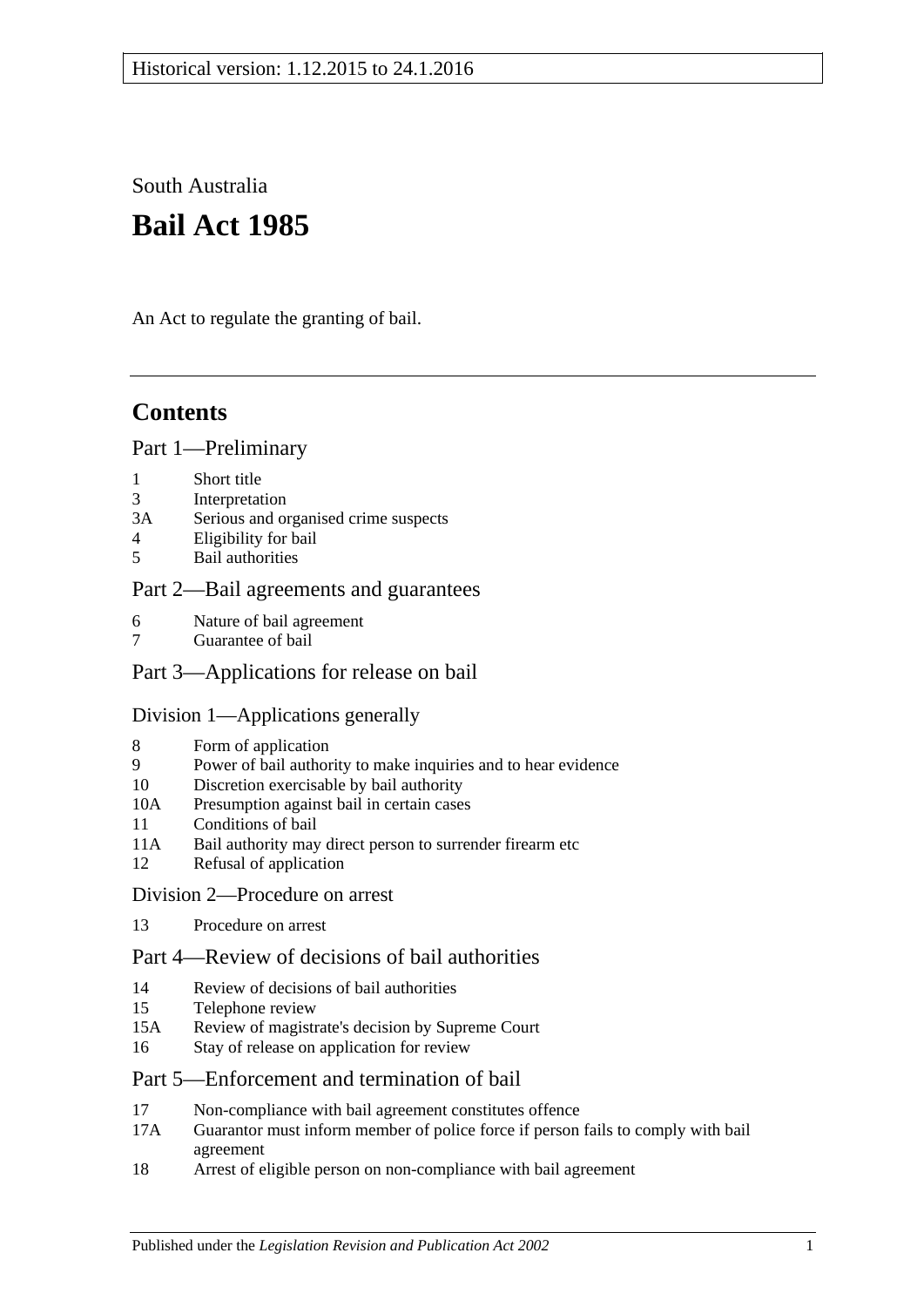| 19 | Estreatment |
|----|-------------|
|    |             |

- 19A [Arrest of person who is serious and organised crime suspect](#page-20-0)
- 20 [Termination of bail agreement](#page-20-1)

#### [Part 6—Miscellaneous](#page-20-2)

- 21 [Evidence](#page-20-3)
- 21A [Applications on behalf of the Crown](#page-20-4)
- 21B [Intervention programs](#page-20-5)
- 21C [Power of delegation—intervention program manager](#page-21-0)
- 22 [False information on bail applications](#page-22-0)
- 23 [Period of release on bail not to count as part of sentence](#page-22-1)
- 23A [Bail authority to consider intervention orders](#page-22-2)
- 24 [Act not to affect provisions relating to intervention and restraining orders](#page-23-0)
- 25 [Non-application of 48 Geo. III c. 58 in this State](#page-23-1)
- 26 [Regulations](#page-23-2)

[Legislative history](#page-24-0)

# <span id="page-1-0"></span>**The Parliament of South Australia enacts as follows:**

# **Part 1—Preliminary**

#### <span id="page-1-1"></span>**1—Short title**

This Act may be cited as the *Bail Act 1985*.

#### <span id="page-1-2"></span>**3—Interpretation**

(1) In this Act, unless the contrary intention appears—

*ammunition* has the same meaning as in the *[Firearms Act](http://www.legislation.sa.gov.au/index.aspx?action=legref&type=act&legtitle=Firearms%20Act%201977) 1977*;

*bail authority* means a court or person constituted as a bail authority by or under [section](#page-4-0) 5;

*case manager* means a person responsible for supervision of a person's participation in an intervention program;

*Chief Executive Officer* has the same meaning as in the *[Correctional Services](http://www.legislation.sa.gov.au/index.aspx?action=legref&type=act&legtitle=Correctional%20Services%20Act%201982)  Act [1982](http://www.legislation.sa.gov.au/index.aspx?action=legref&type=act&legtitle=Correctional%20Services%20Act%201982)*;

*child* means a person who was, on the day on which an offence was allegedly committed by that person, under the age of 18 years;

*community corrections officer* means—

- (a) in relation to a child—an officer or employee of an administrative unit of the Public Service whose duties include the supervision of young offenders in the community;
- (b) in any other case—an officer or employee of an administrative unit of the Public Service whose duties include the supervision of adult offenders in the community;

*designated police facility* has the same meaning as in section 78 of the *[Summary](http://www.legislation.sa.gov.au/index.aspx?action=legref&type=act&legtitle=Summary%20Offences%20Act%201953)  [Offences Act](http://www.legislation.sa.gov.au/index.aspx?action=legref&type=act&legtitle=Summary%20Offences%20Act%201953) 1953*;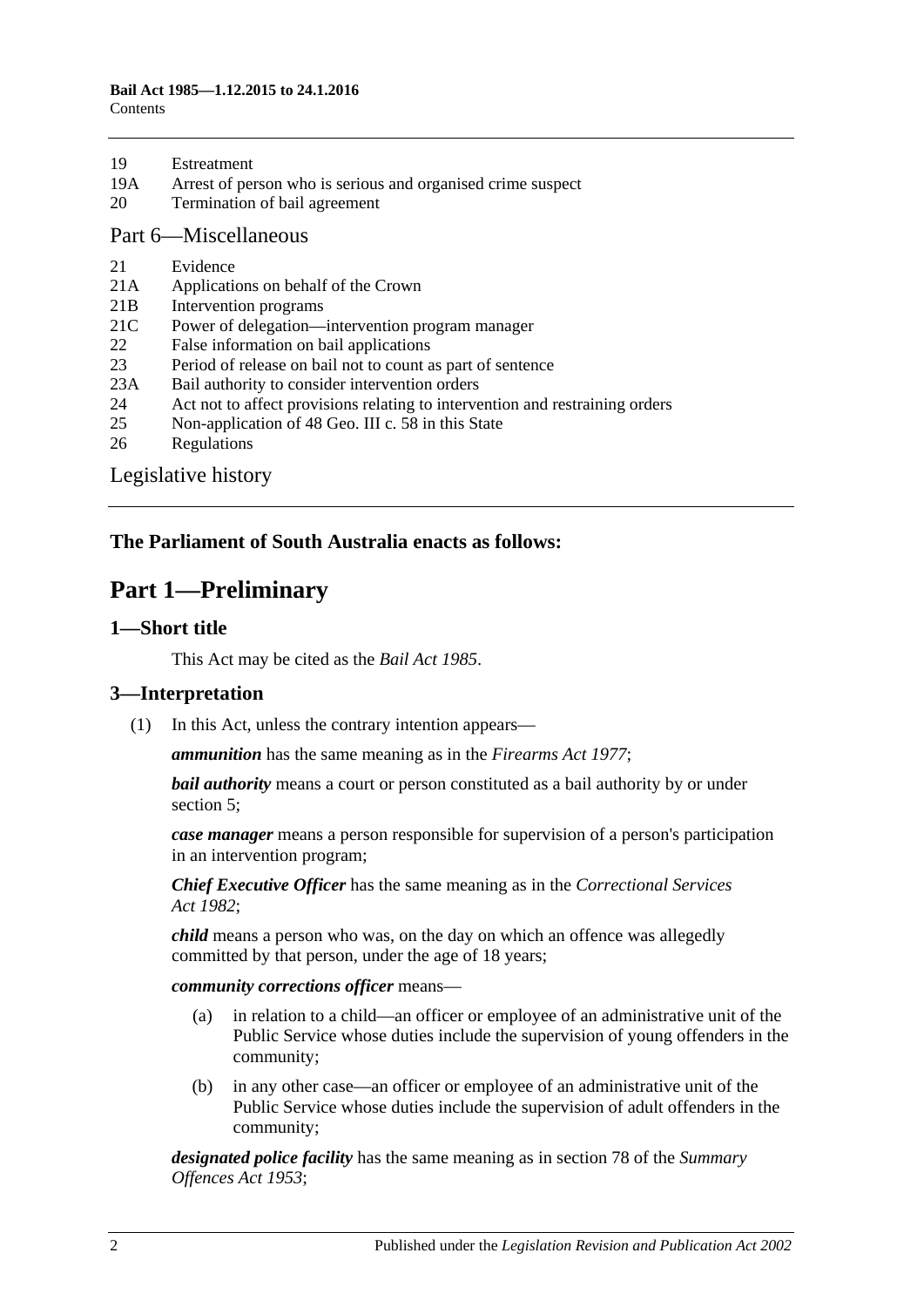*eligible person* means a person who is eligible to apply for release on bail under [section](#page-3-1) 4;

*financial condition*, in relation to bail, means a condition requiring an applicant for bail to provide security or obtain guarantees, or requiring a guarantor to provide security; and *non-financial condition* has a correlative meaning;

*firearm* has the same meaning as in the *[Firearms Act](http://www.legislation.sa.gov.au/index.aspx?action=legref&type=act&legtitle=Firearms%20Act%201977) 1977*;

*guarantee* means an agreement under [section](#page-6-0) 7;

*guarantor* means a person who enters into a guarantee;

*guardian*, in relation to a child, means a parent of the child and any person who is the legal guardian of the child or who has the immediate custody and control of the child;

*intervention program* means a program that provides—

- (a) supervised treatment; or
- (b) supervised rehabilitation; or
- (c) supervised behaviour management; or
- (d) supervised access to support services; or
- (e) a combination of any one or more of the above,

designed to address behavioural problems (including problem gambling), substance abuse or mental impairment;

*intervention program manager* means a person employed by the South Australian Courts Administration Authority to have general oversight of intervention programs and coordinate the implementation of relevant court orders (and includes a delegate of such a person);

*officer in charge*, in relation to a police station, means the police officer for the time being in charge of the police station;

*responsible officer*, in relation to a police station, means—

- (a) the officer in charge of the police station; or
- (b) if a police officer has, for the time being, been designated by the officer in charge of the police station as the officer with responsibility for persons accepted into custody at the police station—that officer;

*serious and organised crime offence* has the same meaning as in the *[Criminal Law](http://www.legislation.sa.gov.au/index.aspx?action=legref&type=act&legtitle=Criminal%20Law%20Consolidation%20Act%201935)  [Consolidation Act](http://www.legislation.sa.gov.au/index.aspx?action=legref&type=act&legtitle=Criminal%20Law%20Consolidation%20Act%201935) 1935*;

*serious and organised crime suspect*—see [section](#page-3-0) 3A;

*telephone* includes any telecommunication device for the transmission of speech;

*victim*, in relation to an offence, means a person who allegedly suffers injury in consequence of the commission of the offence;

*working day* means any day except a Sunday or other public holiday.

(2) For the purposes of this Act, a person will be taken to have been convicted of an offence if a formal finding of guilt has been made against that person by a court whether or not the court proceeds to record a conviction.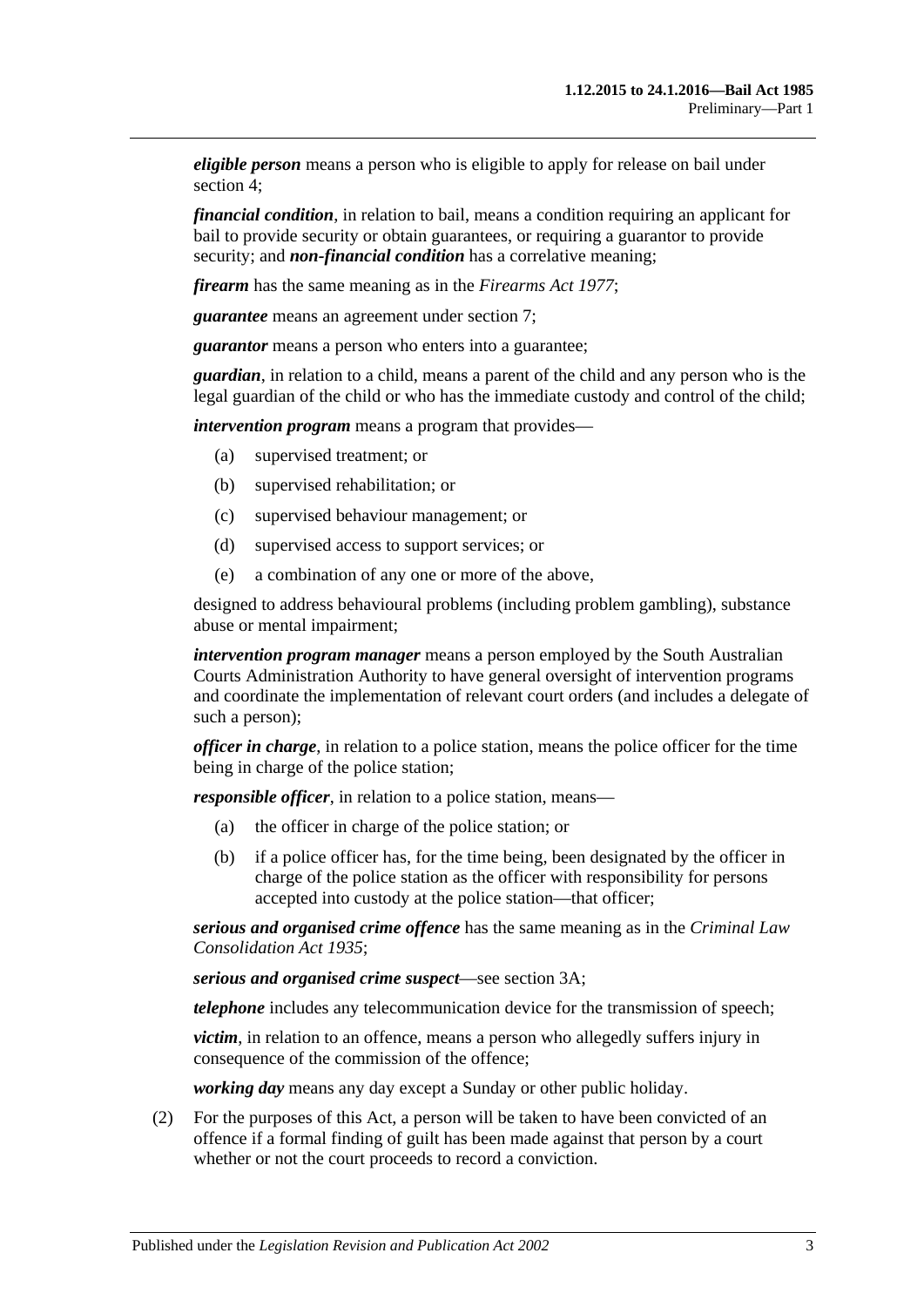#### <span id="page-3-0"></span>**3A—Serious and organised crime suspects**

- <span id="page-3-5"></span><span id="page-3-4"></span>(1) A bail authority may determine that a person is a *serious and organised crime suspect* for the purposes of this Act if the bail authority is satisfied, on application by the Crown, that—
	- (a) the person has been charged with a serious and organised crime offence; and
	- (b) the person was not, at the time of the alleged offence, a child; and
	- (c) the grant of bail to the person is likely to cause a potential witness, or other person connected with proceedings for the alleged offence, to reasonably fear for his or her safety.
- <span id="page-3-6"></span><span id="page-3-2"></span>(2) A determination by a bail authority that a person taken into custody on a charge of an offence is a serious and organised crime suspect ceases to apply after 6 months if, at that time—
	- (a) the person has not been tried, or is not on trial, for the offence; and
	- (b) the trial of the offence is not subject to a determination of the Supreme Court or the District Court under section 275(3) of the *[Criminal Law Consolidation](http://www.legislation.sa.gov.au/index.aspx?action=legref&type=act&legtitle=Criminal%20Law%20Consolidation%20Act%201935)  Act [1935](http://www.legislation.sa.gov.au/index.aspx?action=legref&type=act&legtitle=Criminal%20Law%20Consolidation%20Act%201935)*.
- (3) [Subsection](#page-3-2) (2) does not affect the operation of a bail agreement to which the person is subject at the time at which the determination ceases to apply.

**Note—**

```
The person is, however, eligible to reapply for bail—see section 4(1)(h).
```
#### <span id="page-3-1"></span>**4—Eligibility for bail**

- <span id="page-3-3"></span>(1) The following persons are eligible for release on bail under this Act:
	- (a) a person who has been taken into custody—
		- (i) on a charge of an offence; or
		- (ii) in the case of a child—on suspicion of having committed an offence;
	- (b) a person who has been convicted of an offence but has not been sentenced for that offence;
	- (c) a person who has been convicted of, and sentenced for, an offence but has not exhausted all rights of appeal against the conviction or sentence, or to have it reviewed;
	- (d) a person who is appearing before a court for allegedly failing to observe a condition of a recognizance;
	- (e) a person who appears before a court in answer to a summons (including a person who so appears as a witness);
	- (f) a person who has been arrested on a warrant and is appearing or is to appear before a court as a witness;
	- (g) a person arrested on a warrant issued under [section](#page-20-0) 19A;
	- (h) a person who is no longer a serious and organised crime suspect because of the operation of [section](#page-3-2) 3A(2).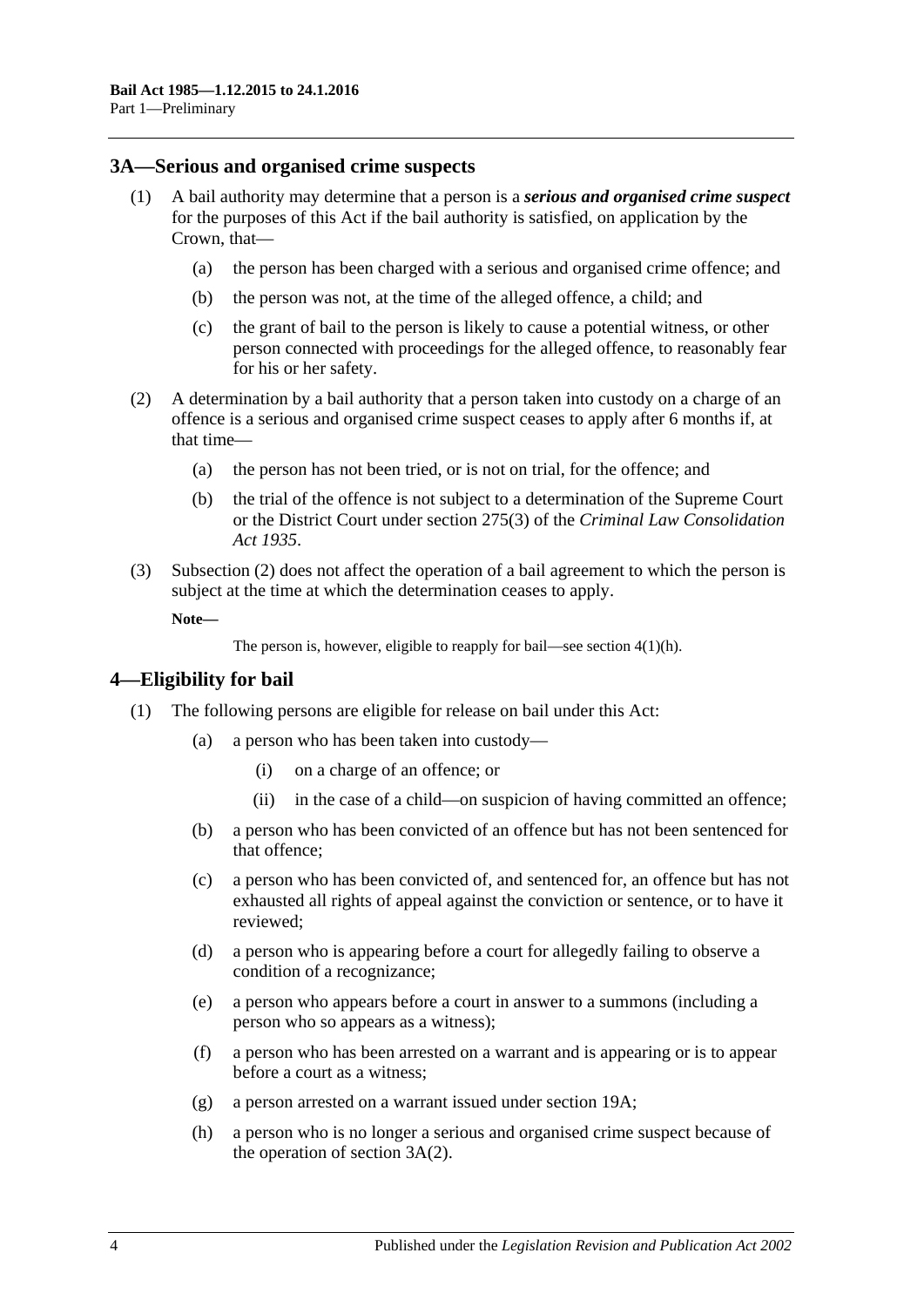- (1a) A person who is eligible to apply for bail in accordance with [subsection](#page-3-3)  $(1)(h)$  may so apply despite the fact that he or she is already subject to a bail agreement (the *previous bail agreement*) if, at the time of the previous bail agreement, the person was a serious and organised crime suspect (and if a new bail agreement is entered into following such an application, the previous bail agreement ceases to be in force).
- (2) If a person who has been arrested is being detained pursuant to the *[Summary Offences](http://www.legislation.sa.gov.au/index.aspx?action=legref&type=act&legtitle=Summary%20Offences%20Act%201953)  Act [1953](http://www.legislation.sa.gov.au/index.aspx?action=legref&type=act&legtitle=Summary%20Offences%20Act%201953)* for a purpose related to the investigation of an offence, the person is not eligible for release on bail until the end of that detention.

# <span id="page-4-0"></span>**5—Bail authorities**

- (1) The following are constituted as bail authorities for the purposes of this Act:
	- (a) the Supreme Court;
	- (b) a court before which the eligible person has been charged with the offence in respect of which the eligible person has been taken into custody;
	- (c) a court before which the eligible person has appeared for trial or sentencing;
	- (d) if the eligible person—
		- (i) is charged with a summary offence only; or
		- (ii) is charged with an indictable offence but has not appeared before a court for trial or sentencing,

the Magistrates Court;

- (e) if the eligible person—
	- (i) has been arrested on a warrant (other than a warrant endorsed by the court or justice issuing the warrant with a statement excluding the granting of bail by a police officer); or
	- (ii) has not appeared before a court charged with the offence in respect of which he or she has been taken into custody,

a police officer who is—

- (iii) of or above the rank of sergeant; or
- (iv) the responsible officer for a police station;
- (ea) if the eligible person is appearing before a court in answer to a summons or for allegedly failing to observe a condition of a recognizance—that court;
- (eb) if the eligible person is appearing, or is to appear, as a witness before a court—that court;
- (f) a person authorised or required to release the eligible person on bail under [subsection](#page-4-1) (2).
- <span id="page-4-1"></span>(2) If a warrant for the arrest of a person is issued, the court or justice issuing the warrant may, by endorsement on the warrant—
	- (a) authorise or require a specified person, or a person of a specified class, to release the arrested person on bail; or
	- (b) exclude the granting of bail to the arrested person by a police officer.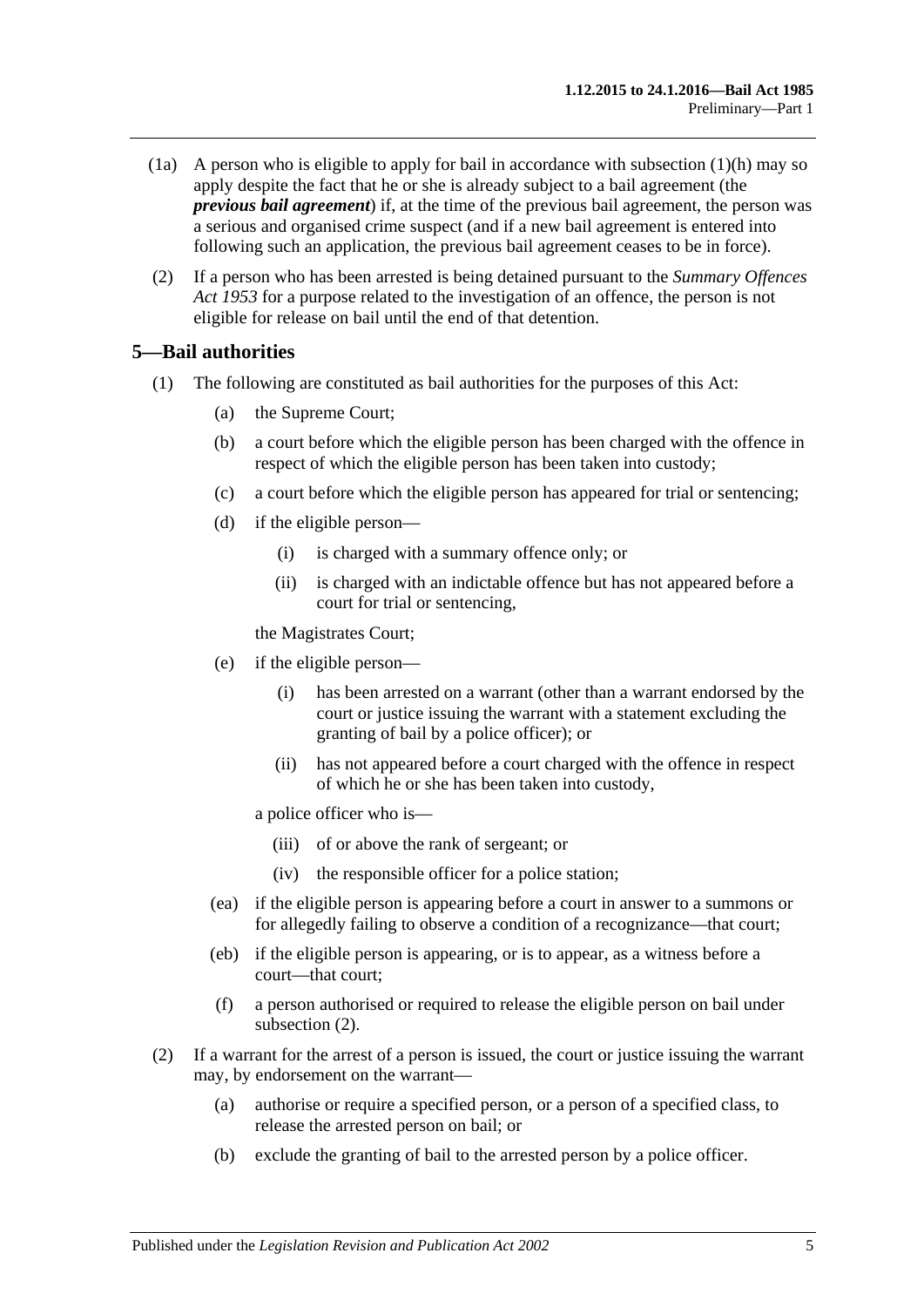# <span id="page-5-0"></span>**Part 2—Bail agreements and guarantees**

# <span id="page-5-2"></span><span id="page-5-1"></span>**6—Nature of bail agreement**

- (1) A bail agreement with a person who has been charged with, or convicted of, an offence is an agreement under which that person makes an undertaking to the Crown—
	- (a) subject to any directions in the agreement to the contrary, to be present throughout all proceedings—
		- (i) if the person has not been convicted of the offence—relating to any preliminary examination of the charge and to the hearing and determination of the charge;
		- (ii) if the person is convicted of the offence—relating to sentencing and to any appeal from, or review of, the conviction or any sentence; and
	- (b) to comply with any conditions as to the person's conduct while on bail stipulated in the agreement; and
	- (c) if the agreement so provides—to forfeit to the Crown a sum stipulated in the agreement if the person fails, without proper excuse, to comply with a term or condition of the agreement.
- (1a) For the purposes of [subsection](#page-5-2) (1)—
	- (a) a child who has been arrested on suspicion of having committed an offence will, for so long as no charge is actually laid against the child, be taken to have been charged with that suspected offence; and
	- (b) if the child is not charged with that suspected offence but with some other offence arising out of the same circumstances as that suspected offence—a bail agreement entered into by the child relates to that other offence.
- (1b) A bail agreement with a person who is appearing or is to appear before a court as a witness in proceedings (other than proceedings relating to an offence for which that person has been charged or convicted) is an agreement under which that person makes an undertaking to the court—
	- (a) to be present at the proceedings in accordance with the terms of the agreement; and
	- (b) to comply with any conditions as to the person's conduct while on bail stipulated in the agreement; and
	- (c) if the agreement so provides—to forfeit to the Crown a sum stipulated in the agreement if the person fails, without proper excuse, to comply with a term or condition of the agreement.
- (2) A bail agreement must be in the prescribed form.
- (3) If a bail authority decides to release a person on bail, the bail agreement may be entered into before the bail authority or, unless the bail authority otherwise directs, before—
	- (a) a justice; or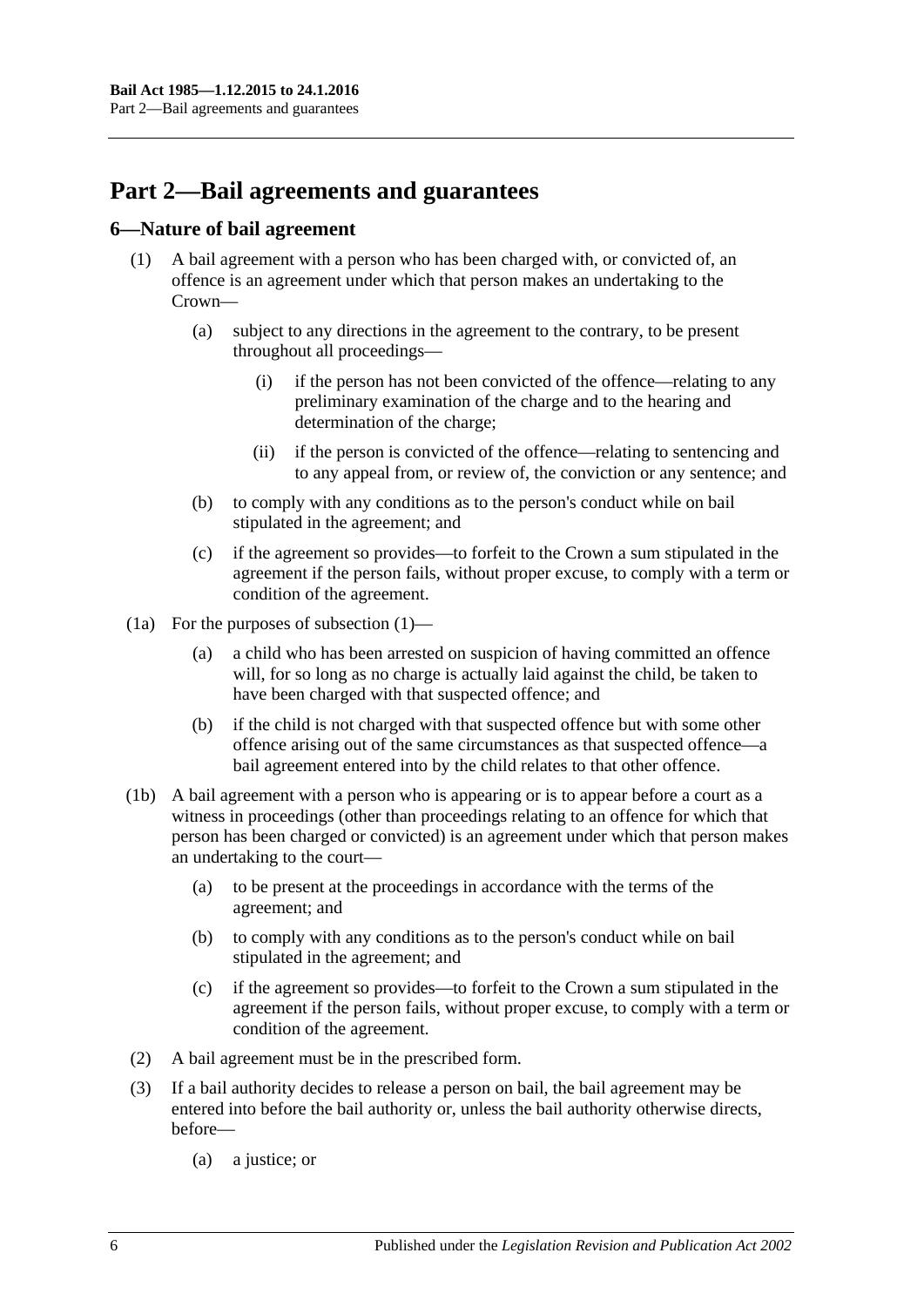- (b) a police officer who is—
	- (i) of or above the rank of sergeant; or
	- (ii) the responsible officer for a police station; or
- (c) if the person is in prison—the person who is in charge of the prison; or
- (d) any other person specified by the bail authority or any other person of a class specified by the bail authority.
- (4) Despite the provisions of any other Act, a bail authority may for any sufficient reason, on the application of a person on bail or the Crown, or on its own initiative, vary the conditions of a bail agreement or revoke a bail agreement.
- (5) If a bail authority revokes a bail agreement, the bail authority (not being a police officer) may, if it is necessary to do so, issue a warrant for the arrest of the person who was released under the agreement.

### <span id="page-6-0"></span>**7—Guarantee of bail**

- (1) A guarantee of bail is an agreement with the Crown under which a person—
	- (a) guarantees that a person released under a bail agreement will comply with—
		- (i) all the terms and conditions of the agreement; or
		- (ii) such of the terms and conditions of the agreement as are specified in the guarantee; and
	- (b) undertakes that, if that person fails to comply with a term or condition of the bail agreement to which the guarantee relates, he or she (the guarantor) will forfeit to the Crown the sum (if any) specified in the guarantee.
- (2) A guarantee of bail must be in the prescribed form.
- (3) A guarantee of bail may be entered into before the bail authority granting bail or, unless the bail authority otherwise directs, before—
	- (a) a justice; or
	- (b) a police officer who is—
		- (i) of or above the rank of sergeant; or
		- (ii) the responsible officer for a police station; or
	- (c) if the person who is to be released on bail is in prison—the person who is in charge of the prison; or
	- (d) any other person specified by the bail authority or any other person of a class specified by the bail authority.
- (4) A bail authority may for any sufficient reason, on the application of a guarantor, vary the terms of the guarantee or revoke the guarantee.
- (5) If a bail authority varies or revokes a guarantee, the bail authority may make such consequential variation of the terms of the bail agreement, or revoke the bail agreement, as appears appropriate in the circumstances.
- (6) A guarantor of bail must be of or above the age of 18 years.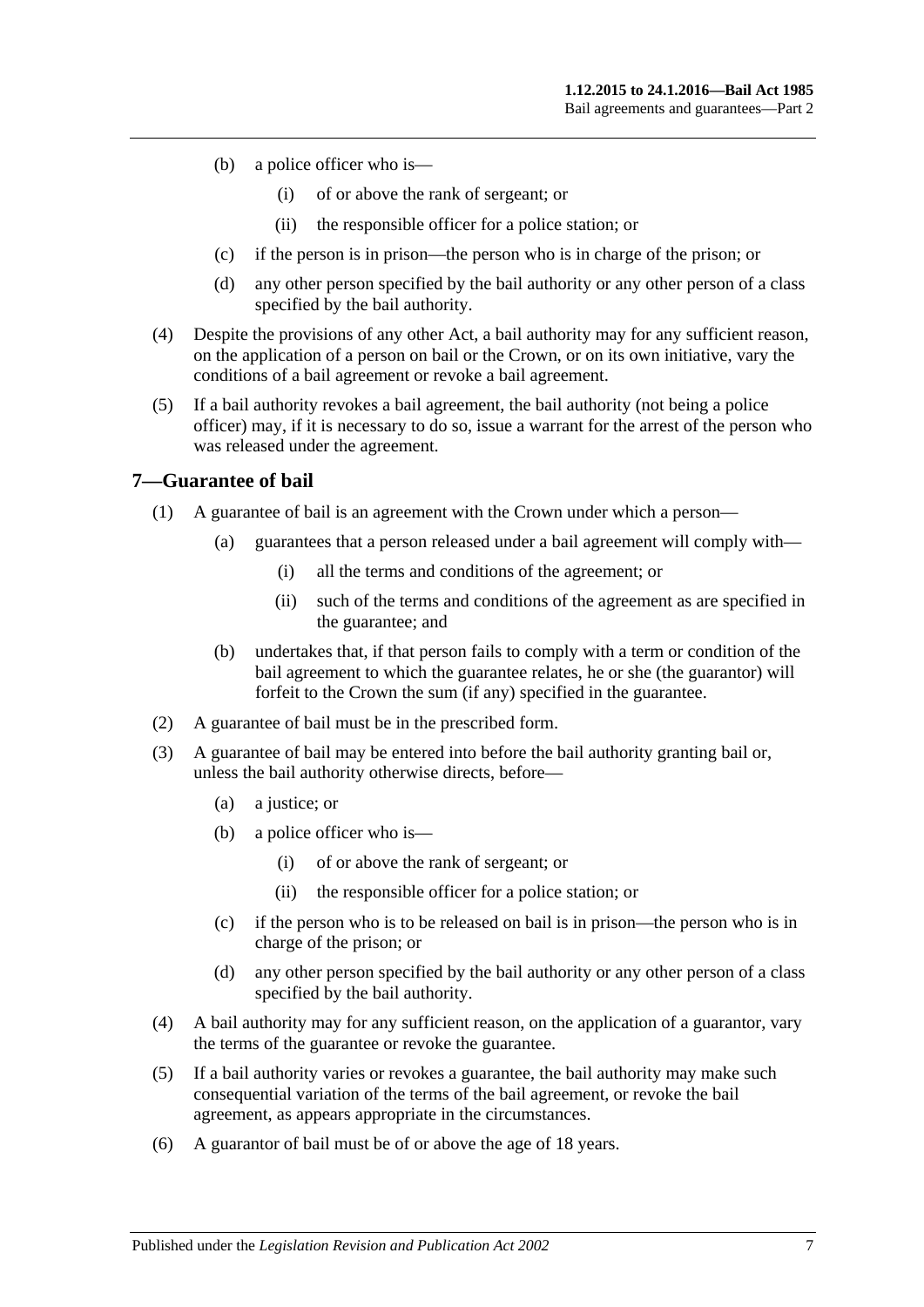# <span id="page-7-0"></span>**Part 3—Applications for release on bail**

# <span id="page-7-1"></span>**Division 1—Applications generally**

# <span id="page-7-5"></span><span id="page-7-2"></span>**8—Form of application**

- (1) Subject to [subsection](#page-7-4) (1a), an application of a person for release on bail—
	- (a) must be in the prescribed form; and
	- (b) must contain the prescribed information; and
	- (c) must be made in accordance with any procedure prescribed by the regulations.
- <span id="page-7-4"></span>(1a) An application for release on bail need not be made in accordance with [subsection](#page-7-5) (1)—
	- (a) if the bail authority is satisfied that a less formal application should be permitted in view of the applicant's illiteracy, imperfect command of the English language, intellectual limitations or for any other proper reason; or
	- (b) if the bail authority has access to an application previously made by the applicant and considers that a further written application is unnecessary.
- <span id="page-7-6"></span>(2) A person who has the custody of an eligible person must, at the request of that person—
	- (a) afford such assistance as that person reasonably requires to complete a written application for release on bail; and
	- (b) if the custodian is not a bail authority—transmit the application as soon as practicable to a bail authority.
- (2a) If the eligible person is a child, a request may be made on behalf of the child under [subsection](#page-7-6) (2) by a guardian of the child.
- (3) If a written application for release on bail comes before a bail authority for determination, the bail authority may proceed to consider and determine the application despite the fact that the application was made in the first instance to some other bail authority.

# <span id="page-7-3"></span>**9—Power of bail authority to make inquiries and to hear evidence**

- <span id="page-7-7"></span>(1) Subject to this section, a bail authority to which an application for release on bail is made—
	- (a) may make inquiries, or direct that inquiries be made, of the applicant and other persons who may be able to furnish information relevant to the determination of the application; and
	- (b) if the authority (not being a police officer) thinks fit—may take evidence on oath from the applicant or any other person who may be able to furnish information relevant to the determination of the application.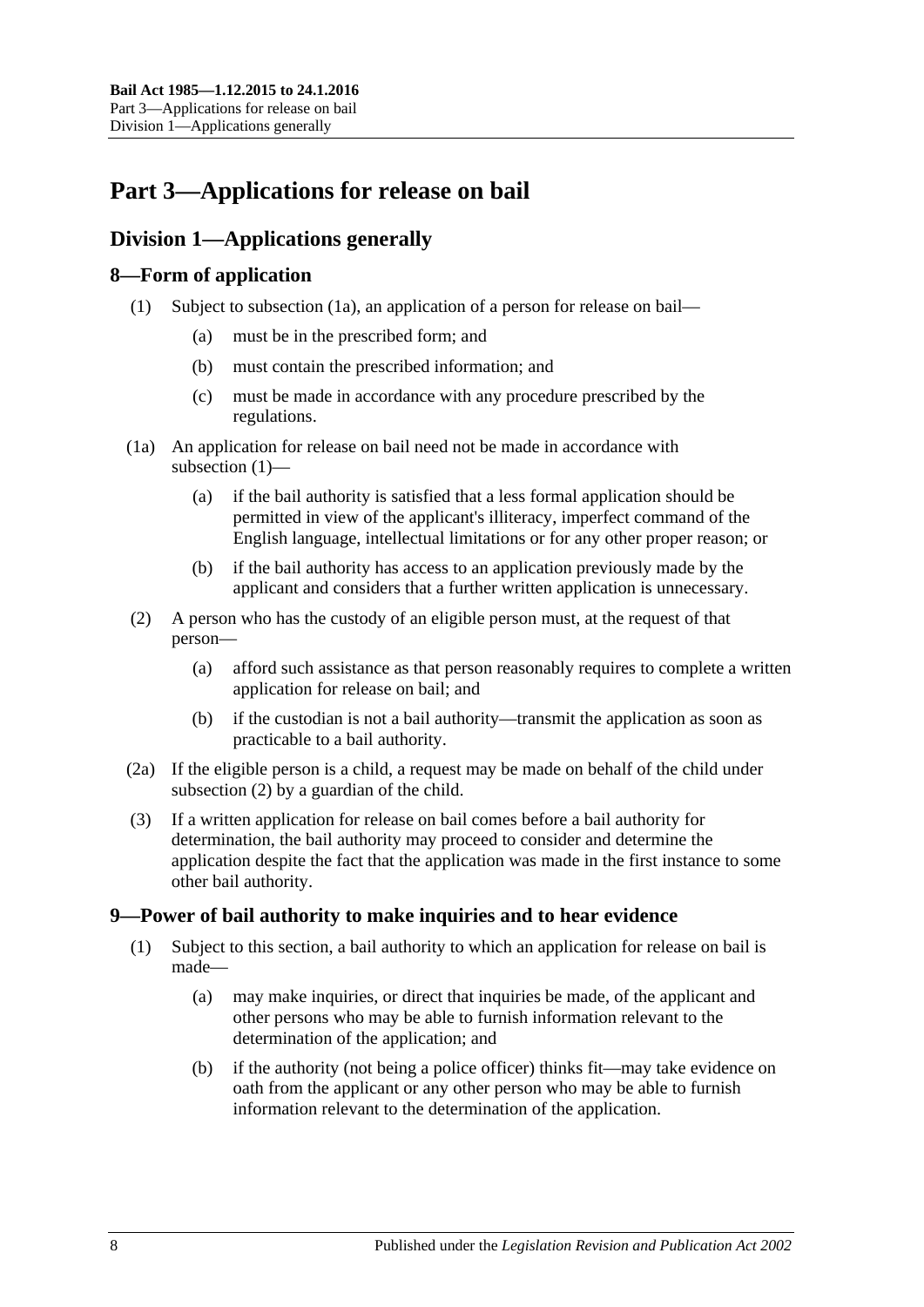(2) If a bail authority takes evidence, or proposes to take evidence, on oath under [subsection](#page-7-7)  $(1)(b)$ , it must at the request of the applicant or the Crown permit such examination, cross-examination or re-examination of the witness as may be appropriate in the circumstances.

# <span id="page-8-0"></span>**10—Discretion exercisable by bail authority**

- (1) If an application for bail is made to a bail authority by an eligible person who has been charged with, but not convicted of, an offence in respect of which he or she has been taken into custody, the bail authority should, subject to this Act, release the applicant on bail unless, having regard to—
	- (a) the gravity of the offence in respect of which the applicant has been taken into custody; and
	- (b) the likelihood (if any) that the applicant would, if released—
		- (i) abscond; or
		- (ii) offend again; or
		- (iii) interfere with evidence, intimidate or suborn witnesses, or hinder police inquiries; or
		- (iv) commit a breach of an intervention order under the *[Intervention](http://www.legislation.sa.gov.au/index.aspx?action=legref&type=act&legtitle=Intervention%20Orders%20(Prevention%20of%20Abuse)%20Act%202009)  [Orders \(Prevention of Abuse\) Act](http://www.legislation.sa.gov.au/index.aspx?action=legref&type=act&legtitle=Intervention%20Orders%20(Prevention%20of%20Abuse)%20Act%202009) 2009*; and
	- (d) any need that the applicant may have for physical protection; and
	- (e) any medical or other care that the applicant may require; and
	- (f) any previous occasions on which the applicant may have contravened or failed to comply with a term or condition of a bail agreement; and
	- (g) any other relevant matter,

the bail authority considers that the applicant should not be released on bail.

- (2) If the applicant has been convicted of the offence in respect of which he or she has been taken into custody, the bail authority has, subject to this Act, an unfettered discretion as to whether the applicant should be released on bail.
- (3) If the applicant is a person who is appearing or is to appear before a court as a witness in proceedings (other than proceedings relating to an offence for which that person has been charged or convicted), the bail authority should, subject to this Act, release the applicant on bail unless there is a likelihood that the applicant would, if released, abscond.
- (4) Despite the other provisions of this section, if there is a victim of the offence, the bail authority must, in determining whether the applicant should be released on bail, give primary consideration to the need that the victim may have, or perceive, for physical protection from the applicant.

# <span id="page-8-2"></span><span id="page-8-1"></span>**10A—Presumption against bail in certain cases**

(1) Despite [section](#page-8-0) 10, bail is not to be granted to a prescribed applicant unless the applicant establishes the existence of special circumstances justifying the applicant's release on bail.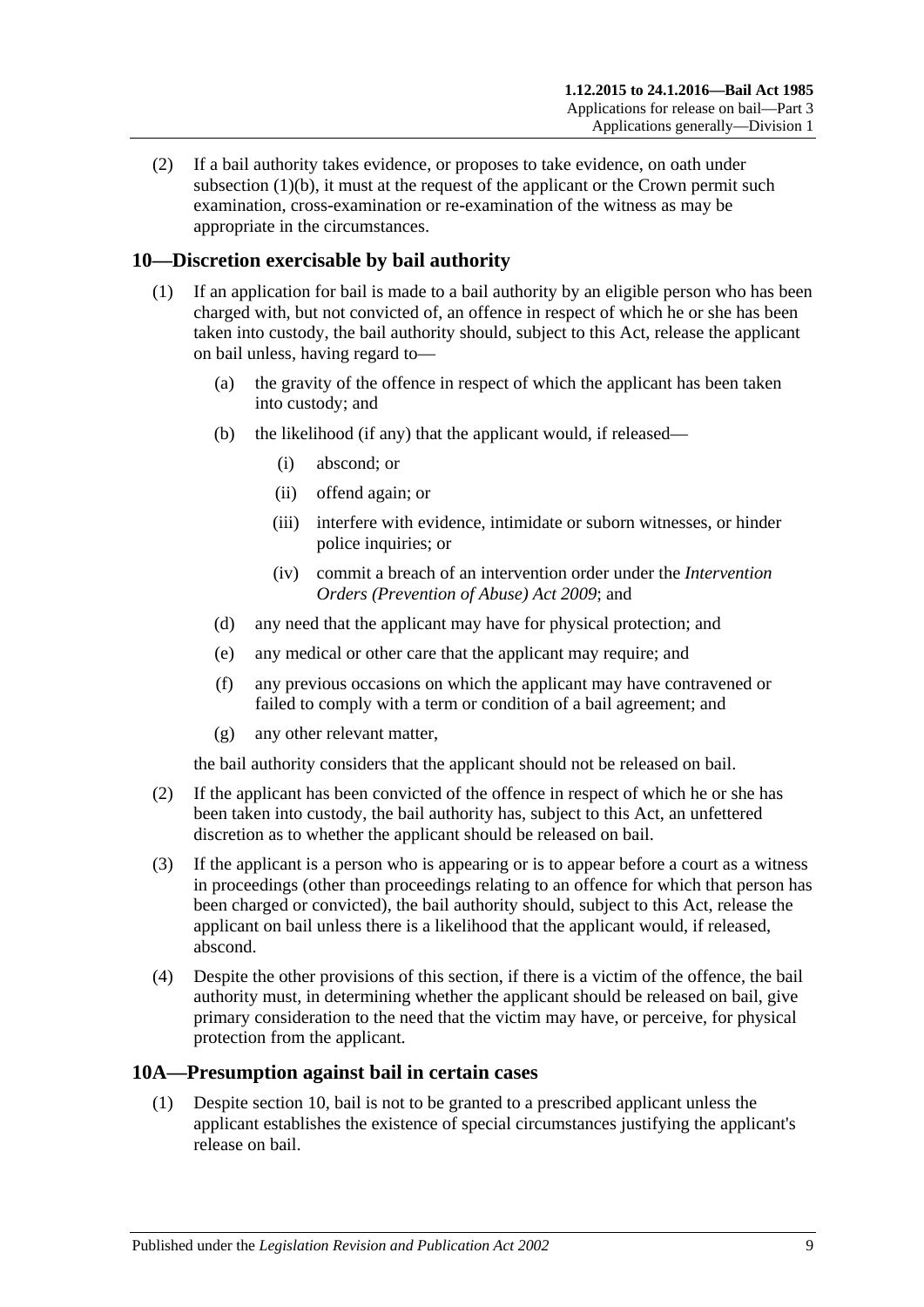- (1a) An applicant who is a serious and organised crime suspect will not be taken to have established that special circumstances exist for the purposes of [subsection](#page-8-2) (1) unless the applicant also establishes, by evidence verified on oath or by affidavit, that he or she has not previously been convicted of—
	- (a) a serious and organised crime offence; or
	- (b) an offence committed in another jurisdiction that would, if committed in this jurisdiction, have been a serious and organised crime offence.
- (2) In this section—

#### *prescribed applicant* means—

- an applicant taken into custody in relation to any of the following offences if committed, or allegedly committed, by the applicant in the course of attempting to escape pursuit by a police officer or attempting to entice a police officer to engage in a pursuit:
	- (i) an offence against section 13 of the *[Criminal Law Consolidation](http://www.legislation.sa.gov.au/index.aspx?action=legref&type=act&legtitle=Criminal%20Law%20Consolidation%20Act%201935)  Act [1935](http://www.legislation.sa.gov.au/index.aspx?action=legref&type=act&legtitle=Criminal%20Law%20Consolidation%20Act%201935)* in which the victim's death was caused by the applicant's use of a motor vehicle;
	- (ii) an offence against section 19A of the *[Criminal Law Consolidation](http://www.legislation.sa.gov.au/index.aspx?action=legref&type=act&legtitle=Criminal%20Law%20Consolidation%20Act%201935)  Act [1935](http://www.legislation.sa.gov.au/index.aspx?action=legref&type=act&legtitle=Criminal%20Law%20Consolidation%20Act%201935)*;
	- (iii) an offence against section 29 of the *[Criminal Law Consolidation](http://www.legislation.sa.gov.au/index.aspx?action=legref&type=act&legtitle=Criminal%20Law%20Consolidation%20Act%201935)  Act [1935](http://www.legislation.sa.gov.au/index.aspx?action=legref&type=act&legtitle=Criminal%20Law%20Consolidation%20Act%201935)* if the act or omission constituting the offence was done or made by the applicant in the course of the applicant's use of a motor vehicle; or
- (b) an applicant taken into custody in relation to an offence against [section](#page-18-1) 17 if there is alleged to have been a contravention of, or failure to comply with, a condition of a bail agreement imposed under section  $11(2)(a)(ii)$ ; or
- (ba) an applicant taken into custody in relation to an offence against section 31 of the *[Intervention Orders \(Prevention of Abuse\) Act](http://www.legislation.sa.gov.au/index.aspx?action=legref&type=act&legtitle=Intervention%20Orders%20(Prevention%20of%20Abuse)%20Act%202009) 2009* if the act or omission alleged to constitute the offence involved physical violence or a threat of physical violence; or
- (bb) an applicant who is a serious and organised crime suspect;
- (c) an applicant taken into custody in relation to an offence of contravening or failing to comply with a control order or public safety order issued under the *[Serious and Organised Crime \(Control\) Act](http://www.legislation.sa.gov.au/index.aspx?action=legref&type=act&legtitle=Serious%20and%20Organised%20Crime%20(Control)%20Act%202008) 2008*; or
- (d) an applicant taken into custody in relation to an offence against any of the following provisions of the *[Criminal Law Consolidation Act](http://www.legislation.sa.gov.au/index.aspx?action=legref&type=act&legtitle=Criminal%20Law%20Consolidation%20Act%201935) 1935*:
	- (i) section 172;
	- (ii) section 248;
	- (iii) section 250;
	- (iv) section 85B; or
- (e) an applicant taken into custody in relation to a serious firearm offence (within the meaning of Part 2 Division 2AA of the *[Criminal Law \(Sentencing\)](http://www.legislation.sa.gov.au/index.aspx?action=legref&type=act&legtitle=Criminal%20Law%20(Sentencing)%20Act%201988)  Act [1988](http://www.legislation.sa.gov.au/index.aspx?action=legref&type=act&legtitle=Criminal%20Law%20(Sentencing)%20Act%201988)*).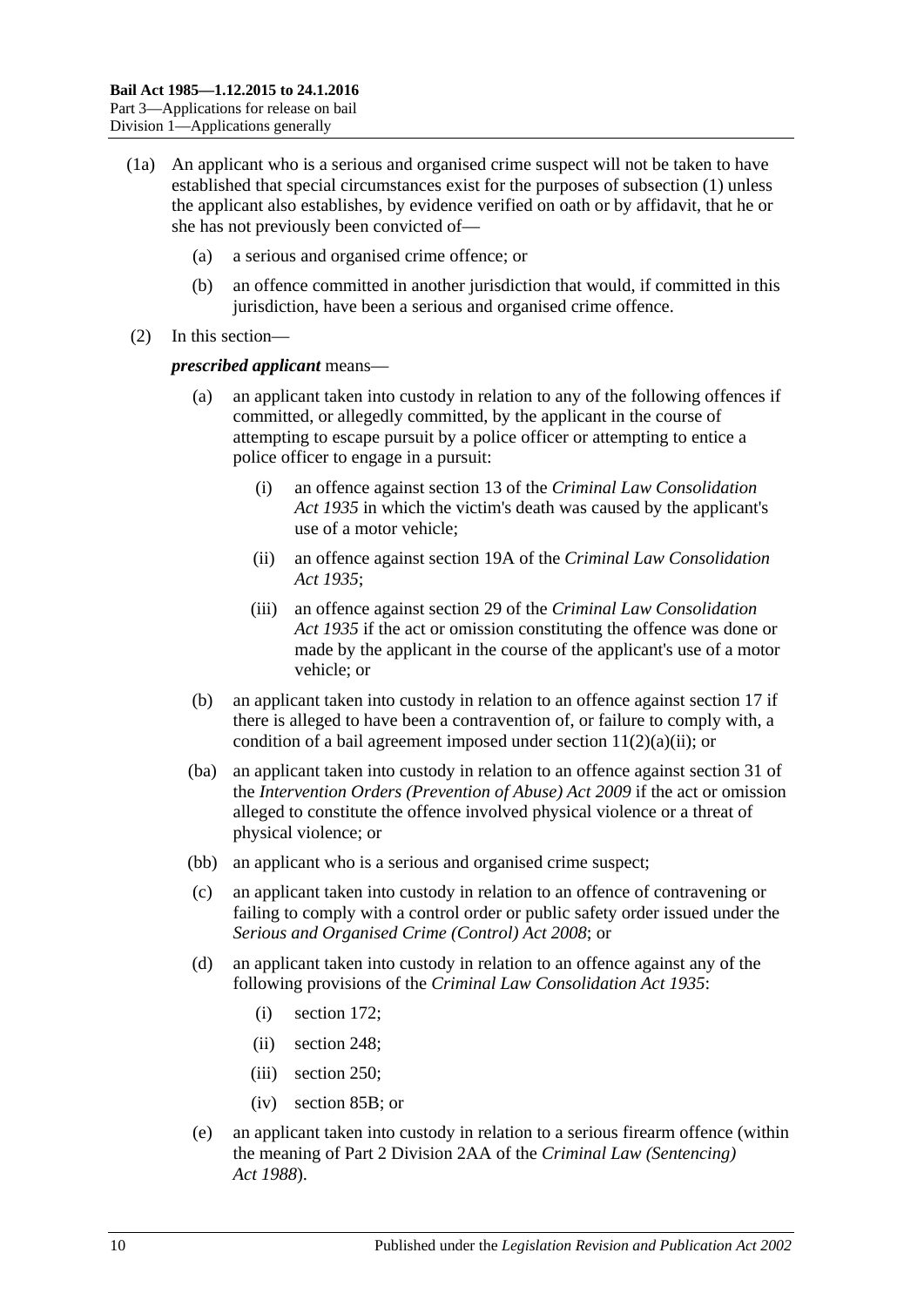# <span id="page-10-2"></span><span id="page-10-0"></span>**11—Conditions of bail**

- <span id="page-10-7"></span>(1) Subject to this Act, every grant of bail is subject to the following conditions:
	- (a) a condition prohibiting the applicant from possessing a firearm, ammunition or any part of a firearm;
	- (b) a condition requiring the applicant to submit to such tests (including testing without notice) for gunshot residue as may be reasonably required by the bail authority, or a person or class of persons or body specified by the bail authority.
- <span id="page-10-3"></span>(1a) A bail authority may only vary or revoke the conditions imposed by [subsection](#page-10-2) (1) if the bail authority is satisfied that—
	- (a) there are cogent reasons to do so; and
	- (b) the possession of a firearm, ammunition or part of a firearm by the person to whom the bail agreement relates does not represent an undue risk to the safety of the public.
- (1b) A bail authority that is a court can only be satisfied of the matters referred to in [subsection](#page-10-3) (1a) by evidence given on oath.
- (1c) If a bail authority varies or revokes a condition imposed by [subsection](#page-10-2) (1), the bail authority must make a written record of the reasons for its decision.
- (1d) Subject to this section, a bail authority may impose 1 or more of the conditions referred to in [subsection](#page-10-4) (2).
- <span id="page-10-6"></span><span id="page-10-5"></span><span id="page-10-4"></span><span id="page-10-1"></span>(2) The conditions that may be imposed in relation to the grant of bail are as follows:
	- (a) that the applicant agree—
		- (i) to reside at a specified address; or
		- (ia) to reside at a specified address and to remain at that place of residence while on bail, not leaving it except for one of the following purposes:
			- (A) remunerated employment; or
			- (B) necessary medical or dental treatment for the applicant; or
			- (C) averting or minimising a serious risk of death or injury (whether to the applicant or some other person); or
			- (D) any other purpose approved by a community corrections officer; or
		- (ii) if there is a victim of the offence in respect of which the applicant has been charged—to comply with such conditions relating to the physical protection of the victim that the authority considers should apply to the applicant while on bail; or
		- (iii) to be under the supervision of a community corrections officer and to obey the lawful directions of the officer; or
		- (iv) to report to the police at a specified place and at specified times; or
		- (v) to surrender any passport that the applicant may possess; or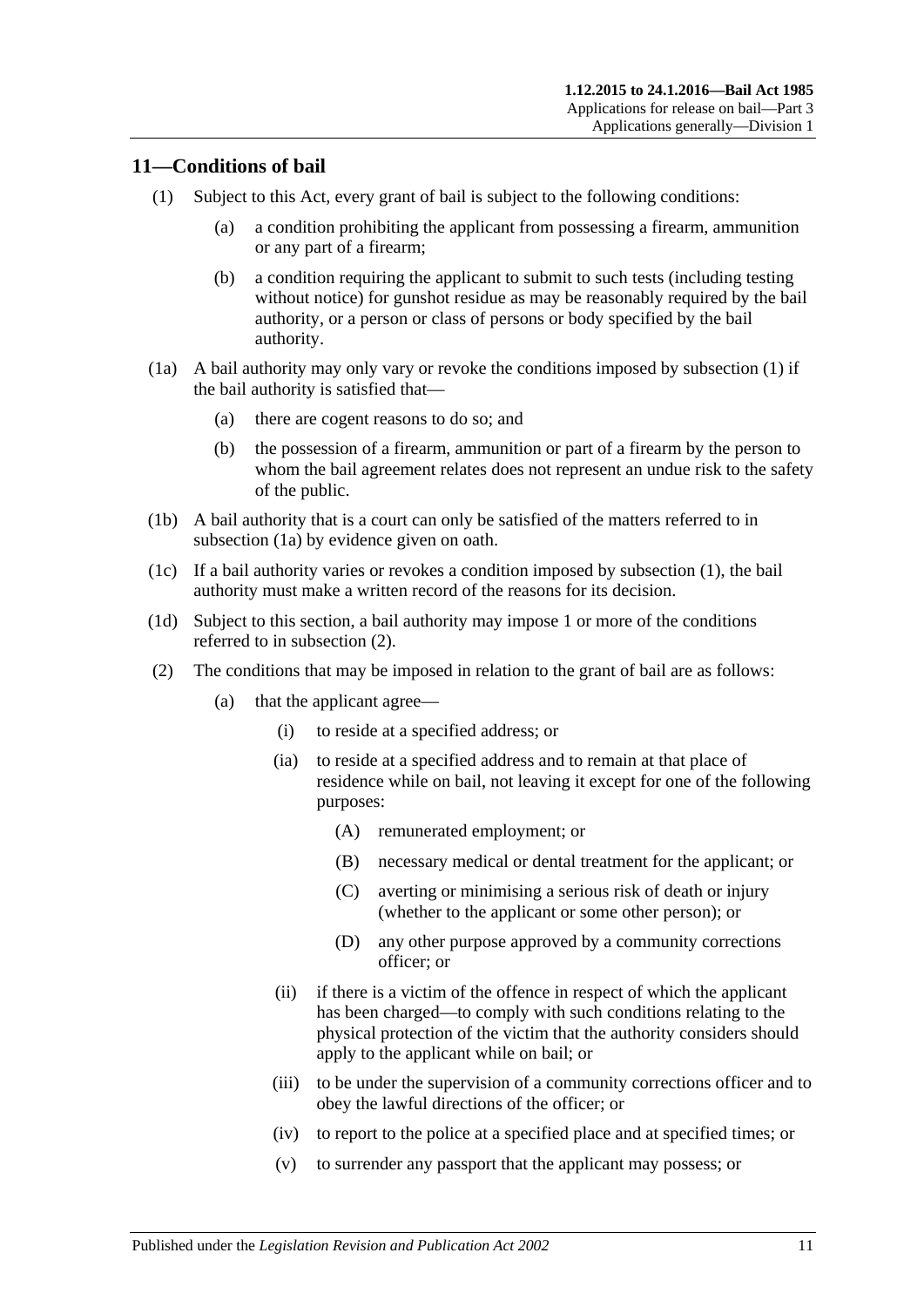- (vi) to comply with any other condition as to the applicant's conduct that the authority considers should apply while on bail;
- (b) that the applicant provide the bail authority with written assurances from a stipulated number of persons, who are acceptable to the bail authority, that they are acquainted with the applicant and are confident that the applicant will comply with the terms and conditions of a bail agreement;
- <span id="page-11-0"></span>(c) that the applicant agree to forfeit to the Crown a sum of money (to be stipulated in the bail agreement) if the applicant fails, without proper excuse, to comply with a term or condition of the bail agreement;
- (d) that the applicant provide security of a specified amount or value to secure payment of a monetary forfeiture agreed to under [paragraph](#page-11-0) (c);
- (e) that the applicant obtain specified guarantees, or guarantees of a specified nature;
- (f) that a guarantor provide security of a specified amount or value to secure payment of a stipulated monetary forfeiture.
- <span id="page-11-1"></span>(2aa) If the applicant is a serious and organised crime suspect, any grant of bail to the applicant—
	- (a) must be made subject to the following conditions:
		- (i) a condition that the applicant agree to reside at a specified address and to remain at that place of residence while on bail, not leaving it except for 1 of the following purposes:
			- (A) necessary medical or dental treatment for the applicant;
			- (B) averting or minimising a serious risk of death or injury (whether to the applicant or some other person);
			- (C) any other purpose approved by the Chief Executive Officer;
		- (ii) a condition that the applicant agree to be fitted with a device of a kind approved by the Chief Executive Officer for the purpose of monitoring compliance with the condition referred to in [subparagraph](#page-11-1) (i) and to comply with all reasonable directions of the Chief Executive Officer in relation to the device;
		- (iii) a condition that the applicant agree to not communicate with any person other than specified persons, or persons of a specified class or of a class prescribed by regulation;
		- (iv) a condition that the applicant agree to only use for communication purposes, or be in possession of, such telephones, mobile phones, computers or other communication devices as may be specified; and
	- (b) may not be made subject to the condition referred to in [subsection](#page-10-5)  $(2)(a)(ia)$ (but the bail authority may, subject to this section, impose any other condition referred to in [subsection](#page-10-4) (2)).
- <span id="page-11-2"></span>(2ab) If the applicant is a class 1 or class 2 offence suspect, any grant of bail to the applicant must, subject to this section, be made subject to the following conditions:
	- (a) a condition that the applicant agrees not to engage in child-related work;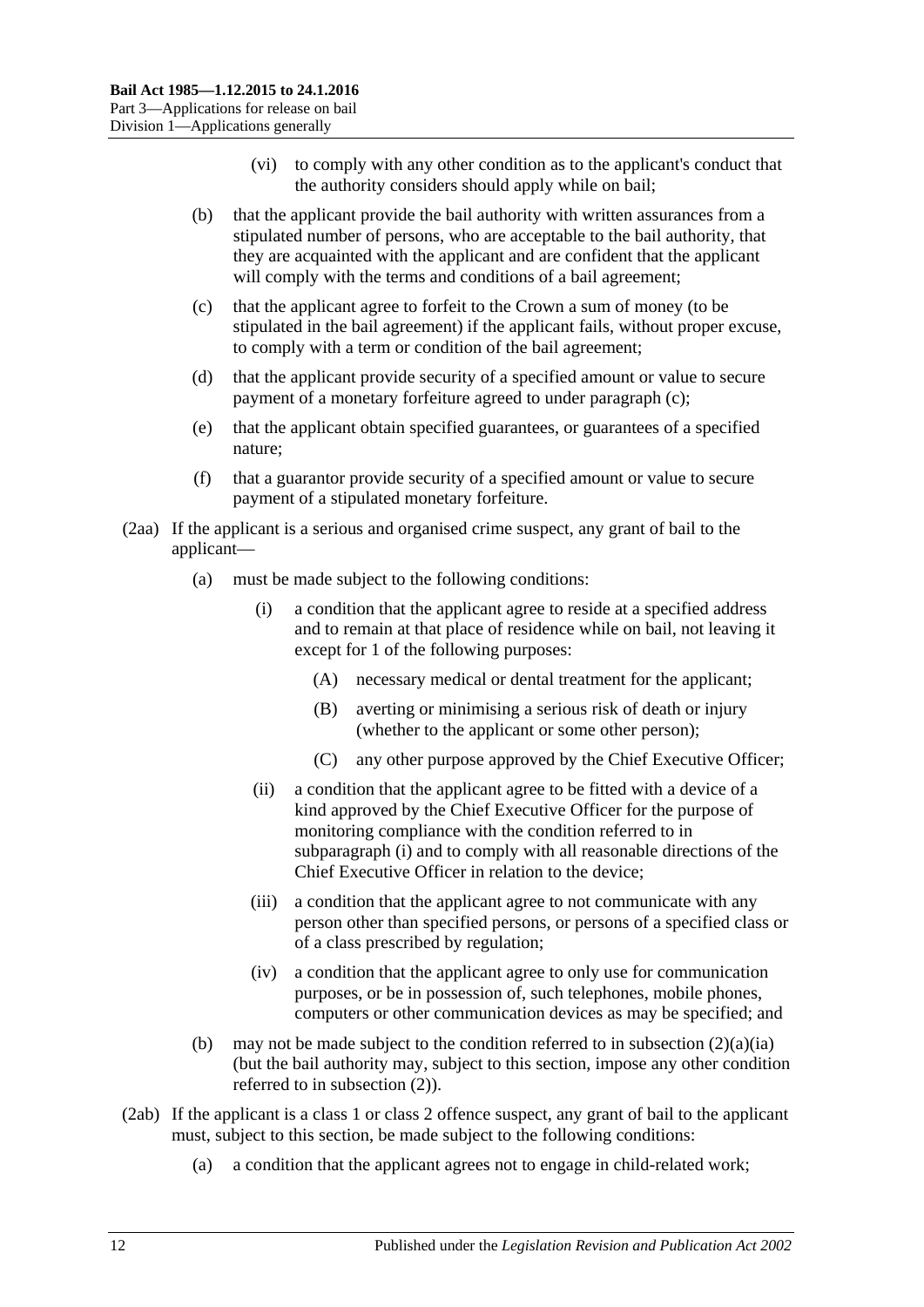- (b) a condition that the applicant agrees not to apply for child-related work.
- (2ac) A bail authority may only vary or revoke conditions imposed in accordance with [subsection](#page-11-2) (2ab) if the bail authority is satisfied that—
	- (a) there are cogent reasons to do so; and
	- (b) the applicant engaging in child-related work will not pose a risk to the safety and well being of children.
- (2ad) If a bail authority varies or revokes a condition imposed by [subsection](#page-11-2) (2ab), the bail authority must make a written record of the reasons for its decision.
- (2a) In deciding on the conditions to be imposed in relation to a grant of bail, a bail authority should give special consideration to any submissions made by the Crown on behalf of a victim of the alleged offence.
- (3) A bail authority should not impose a condition under [subsection](#page-10-5)  $(2)(a)(ia)$  or [\(iii\)](#page-10-6) except on the application, or with the consent, of the Crown.
- (3a) Before a bail authority imposes a condition under [subsection](#page-10-5)  $(2)(a)(ia)$  or  $(2aa)(a)(i)$ , the bail authority should obtain a report (whether oral or in writing) from the Crown on
	- (a) in the case of a condition under [subsection](#page-10-5)  $(2)(a)(ia)$ —the appropriateness of such a condition being imposed in the applicant's case; or
	- (b) in the case of a condition under [subsection](#page-11-1)  $(2aa)(a)(i)$ —whether the place of residence proposed to be specified in the condition is appropriate in the applicant's case.
- (4) A condition (other than a condition as to the conduct of the applicant while on bail) must not be imposed under this section unless the condition is, in the opinion of the bail authority, reasonably necessary to ensure that the applicant complies with the bail agreement.
- (5) A financial condition must not be imposed under this section unless the bail authority is of the opinion that the object of ensuring that the applicant complies with the bail agreement cannot be properly secured by a non-financial condition or combination of non-financial conditions.
- (6) It is a condition of every bail agreement that the person released under the agreement will not leave the State for any reason—
	- (a) if the person is under the supervision of a community corrections officer—without the permission of the Chief Executive (or his or her nominee) of the administrative unit of which the community corrections officer is an officer or employee;
	- (c) in any other case—without the permission of—
		- (i) a judge or magistrate; or
		- (ii) a police officer who is—
			- (A) of or above the rank of sergeant; or
			- (B) the responsible officer for a police station.
- (7) A condition imposed under this section must be stipulated in the bail agreement.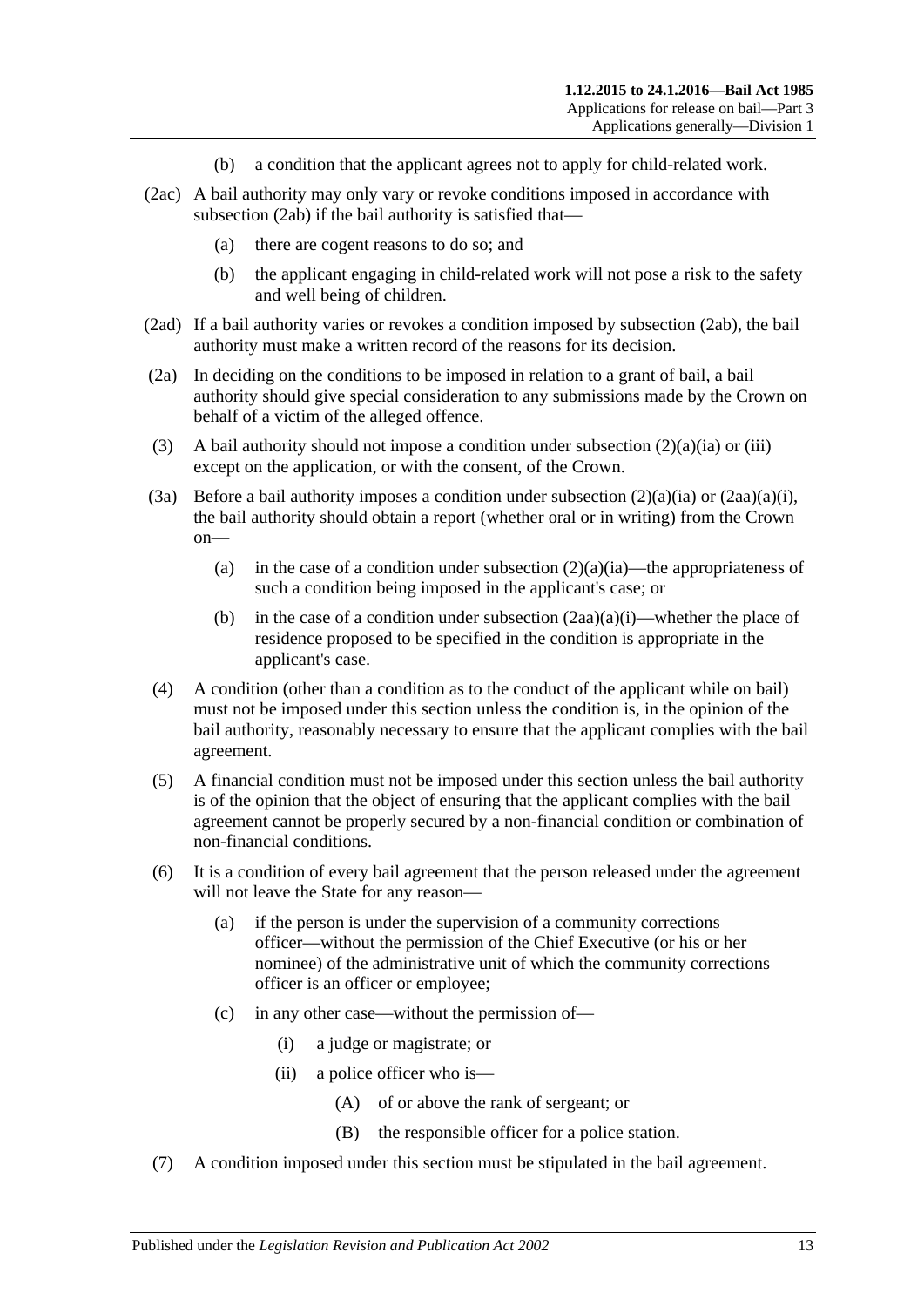- <span id="page-13-0"></span>(7a) If it is a condition of a bail agreement that the person released under the agreement will remain at a particular place of residence, a police officer or a community corrections officer authorised by the Minister for the purpose may enter the residence at any time for the purpose of ascertaining whether or not the person is complying with the condition.
- (7b) A person must not hinder a person referred to in [subsection](#page-13-0) (7a) in the exercise of powers under that subsection.

Maximum penalty: \$2 500.

- (8) If it is a condition of a bail agreement that the person released under the agreement will be under the supervision of a community corrections officer and obey the lawful directions of that officer, the officer to whom the person is assigned for supervision may give reasonable directions—
	- (a) requiring that person to report to the officer on a regular basis; or
	- (b) requiring that person to notify the officer of any change in the person's place of residence, or in the person's employment; or
	- (c) on any other matter stipulated by the bail authority.
- <span id="page-13-1"></span> $(9)$  If—
	- (a) a bail authority imposes a condition under this section; but
	- (b) the applicant remains in custody because the condition is not fulfilled,

the applicant must (if he or she is not sooner released) be brought back before a bail authority for a review of the condition as soon as reasonably practicable and, in any event, within five working days after the condition is imposed.

- (10) A bail authority may, on a review of a condition under [subsection](#page-13-1) (9)—
	- (a) confirm, vary or revoke the condition; and
	- (d) impose any other condition under this section that the bail authority thinks fit.
- (11) If a bail authority imposes a condition requiring a person—
	- (a) to remain at a particular place of residence while on bail; or
	- (b) to be under the supervision of a community corrections officer,

the bail authority must ensure that a copy of the bail agreement is furnished to the relevant responsible Minister.

- (12) A condition of bail may relate to a place or circumstances outside the State.
- (13) In this section—

*child-related work* has the same meaning as in the *[Child Sex Offenders Registration](http://www.legislation.sa.gov.au/index.aspx?action=legref&type=act&legtitle=Child%20Sex%20Offenders%20Registration%20Act%202006)  Act [2006](http://www.legislation.sa.gov.au/index.aspx?action=legref&type=act&legtitle=Child%20Sex%20Offenders%20Registration%20Act%202006)*;

*class 1 offence suspect* means a person who has been charged with a class 1 offence (within the meaning of the *[Child Sex Offenders Registration Act](http://www.legislation.sa.gov.au/index.aspx?action=legref&type=act&legtitle=Child%20Sex%20Offenders%20Registration%20Act%202006) 2006*);

*class 2 offence suspect* means a person who has been charged with a class 2 offence (within the meaning of the *[Child Sex Offenders Registration Act](http://www.legislation.sa.gov.au/index.aspx?action=legref&type=act&legtitle=Child%20Sex%20Offenders%20Registration%20Act%202006) 2006*).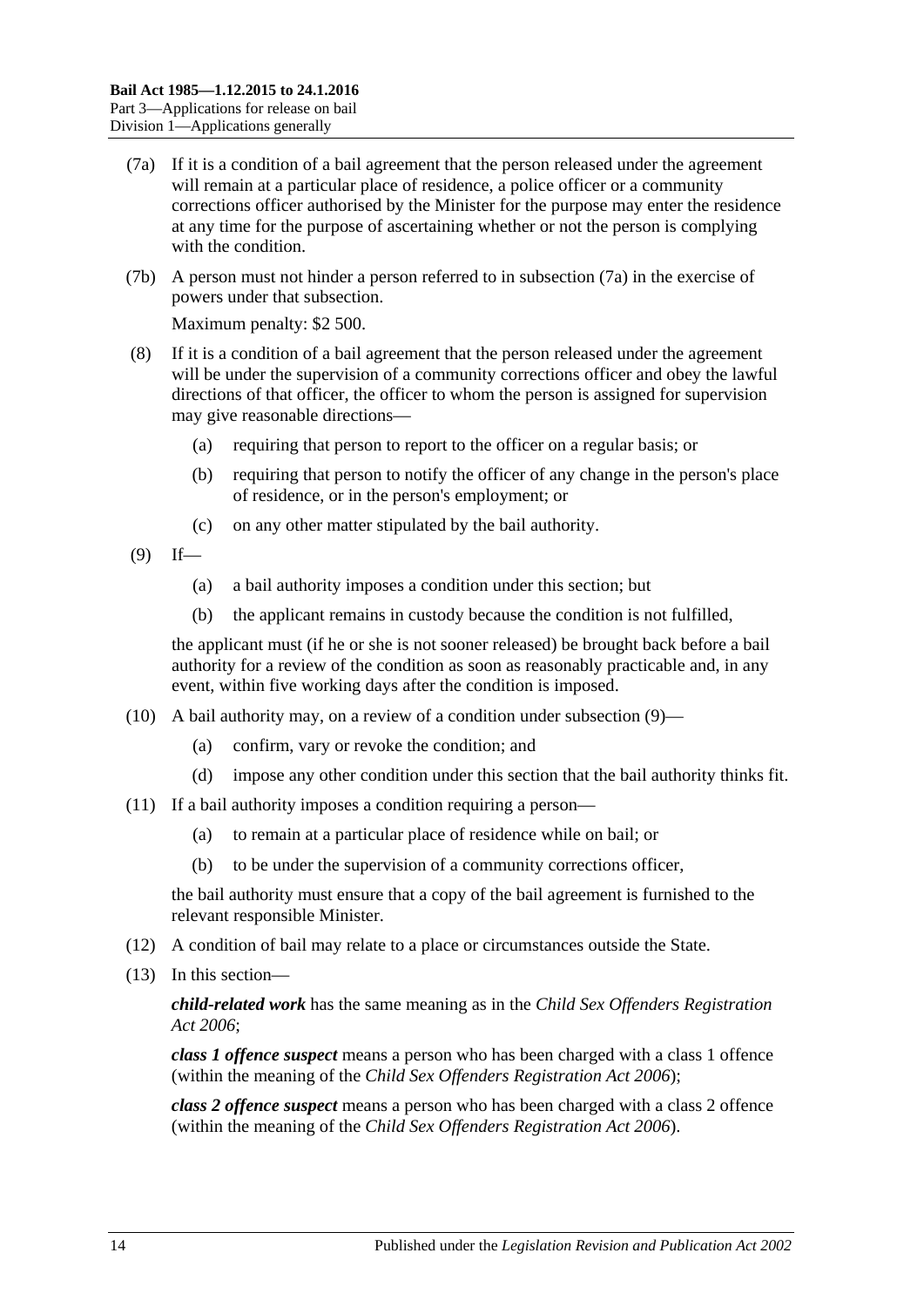# <span id="page-14-4"></span><span id="page-14-0"></span>**11A—Bail authority may direct person to surrender firearm etc**

- (1) A bail authority may, in relation to a grant of bail that is subject to the condition imposed by section  $11(1)(a)$ , direct the person to whom the grant of bail relates to surrender as soon as reasonably practicable at a police station specified by the bail authority any firearm, ammunition or part of a firearm owned or possessed by the person.
- (2) A person who refuses or fails to comply with a direction under [subsection](#page-14-4) (1) is guilty of an offence.

Maximum penalty: \$10 000 or imprisonment for 2 years.

- (3) No criminal liability attaches to a person to the extent that he or she is complying with a direction under this section.
- (4) The Commissioner of Police must deal with any surrendered firearm, ammunition or part of a firearm in accordance with the scheme set out in the regulations.
- (5) No compensation is payable by the Crown in respect of the exercise of a power or function under this section.
- (6) The regulations may provide for the payment, recovery or waiver of fees in respect of this section.

# <span id="page-14-1"></span>**12—Refusal of application**

- (1) If a bail authority decides to refuse an application for release on bail, the bail authority must make a written record of the reasons for its decision.
- (2) The refusal of an application for release on bail does not preclude further applications.

# <span id="page-14-2"></span>**Division 2—Procedure on arrest**

#### <span id="page-14-3"></span>**13—Procedure on arrest**

- (1) If a police officer arrests a person who is, on arrest, eligible to apply for release on bail, the police officer must—
	- (a) as soon as reasonably practicable after delivering the arrested person to a police station or designated police facility after making the arrest, take reasonable steps to ensure that the arrested person (and, if the arrested person is a child, any guardian who is present) understands that the arrested person is entitled to apply for release on bail under this Act; and
	- (b) ensure that the arrested person (and, if the arrested person is a child, any guardian who is present) receives—
		- (i) a written statement, in the prescribed form, explaining how, and to what authorities, an application for release on bail may be made under this Act; and
		- (ii) the appropriate form for making an application for release on bail.
- (2) An eligible person who is a child who has applied unsuccessfully to a police officer for release on bail must, if the child or a guardian so requests, be brought before the Youth Court as soon as practicable for the purpose of making an application for release on bail.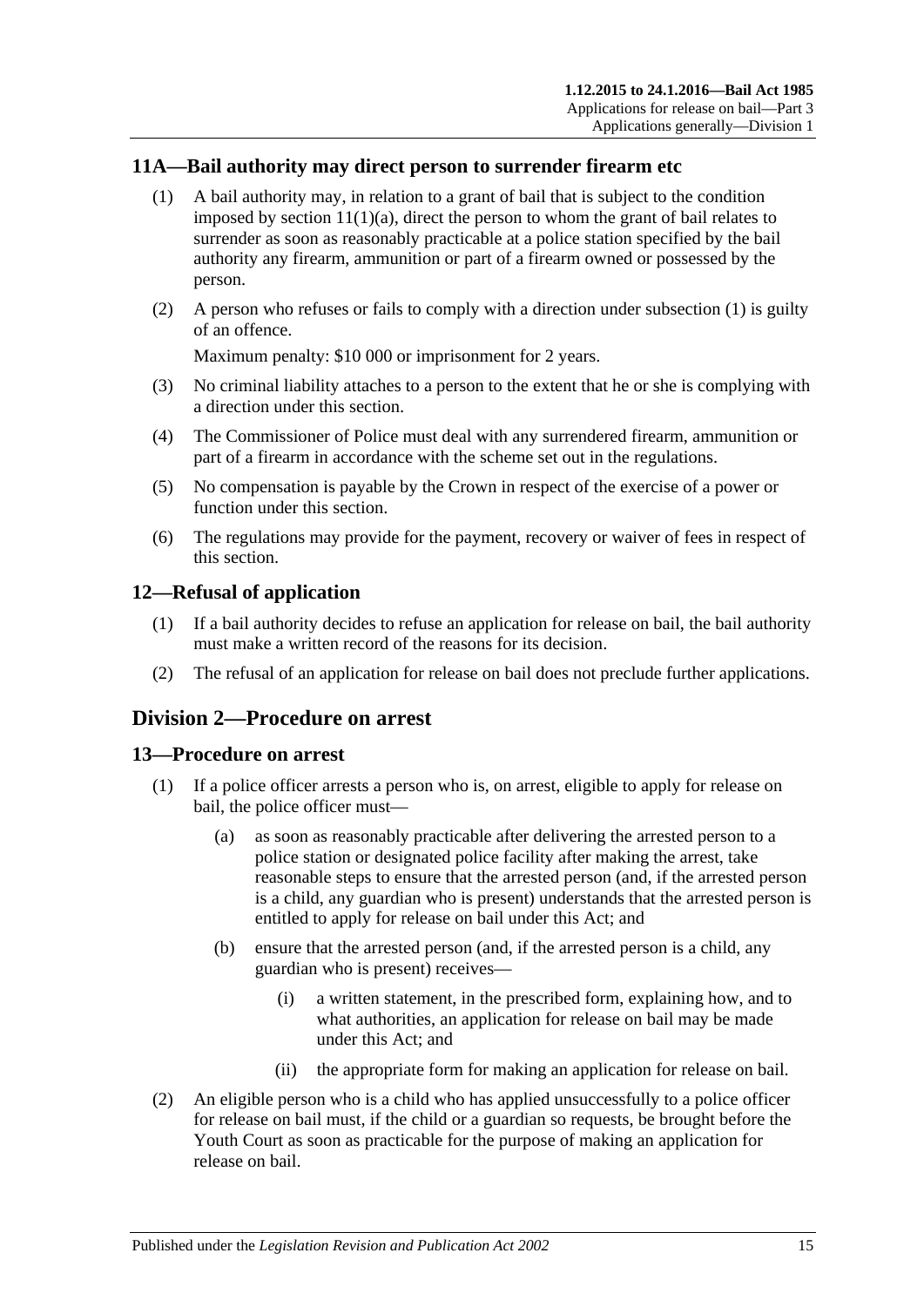- <span id="page-15-2"></span>(3) An eligible person who has been arrested on a charge of an offence must, if not released beforehand, be brought before the appropriate authority on the charge in relation to which he or she was arrested as soon as reasonably practicable but, in any event, not later than 4 pm on the next working day following the day of arrest.
- (4) The appropriate authority before whom a person is brought under [subsection](#page-15-2) (3) must inquire as to whether that person wants to apply for release on bail and, if the person answers in the affirmative, the authority must afford the person a reasonable opportunity to apply for release on bail.
- (5) For the purposes of this section, an eligible person may be brought before the Youth Court or the Magistrates Court—
	- (a) in person or by video link; or
	- (b) if the person is in custody in a police station or designated police facility that is situated in a remote area and there is no video link available—by audio link.
- (6) In this section—

*appropriate authority* means—

- (a) in relation to a child—the Youth Court; and
- (b) in any other case—the Magistrates Court;

*remote area*, in relation to the situation of a police station or designated police facility, means—

- (a) 200 kilometres or more; or
- (b) if some other distance is prescribed by the regulations for the purposes of this definition—that distance,

from the nearest Youth Court or Magistrates Court (as the case requires);

*Youth Court* means the Youth Court of South Australia.

# <span id="page-15-0"></span>**Part 4—Review of decisions of bail authorities**

# <span id="page-15-1"></span>**14—Review of decisions of bail authorities**

- (1) A decision of a bail authority (not being the Supreme Court) is subject to review under this section.
- (2) A review may be carried out under this section on the application of the Crown, the person applying for release on bail or, if the person applying for release on bail is a child, the child or a guardian of the child—
	- (a) by the Supreme Court; or
	- (b) if the decision subject to review is a decision of a police officer or a court constituted of justices—by a magistrate.
- (3) On a review, the reviewing authority will reconsider the application for release on bail and may make any decision on that application that should, in the opinion of the reviewing authority, have been made in the first instance.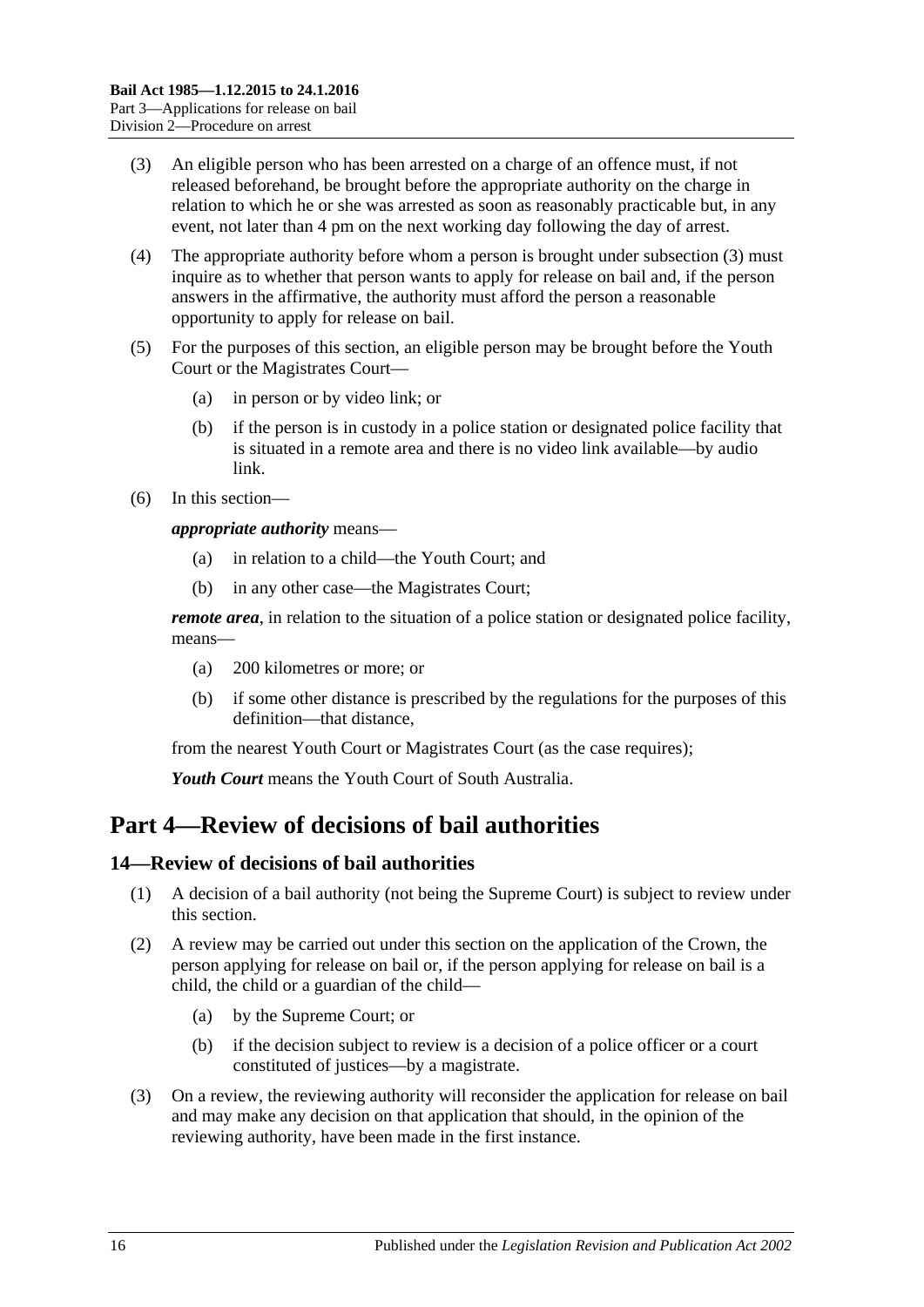- (4) If an application for review of a decision of a bail authority is made, the bail authority must furnish the reviewing authority with any documentary or other material in its possession that may be relevant to the review.
- (5) The reviewing authority must hear and determine an application under this section as expeditiously as possible.

# <span id="page-16-1"></span><span id="page-16-0"></span>**15—Telephone review**

- (1) Subject to this section, if—
	- (a) an arrested person makes an application for release on bail to a police officer or a court constituted of justices; and
	- (b) the person is dissatisfied with the decision made on the application; and
	- (c) there is no magistrate in the vicinity immediately available to review the decision,

the police officer or justices who made the decision must, on the written application of the person, contact a magistrate by telephone for the purpose of having the decision reviewed.

- <span id="page-16-2"></span>(2) An arrested person dissatisfied with a decision made on application to a police officer on arrest who can be brought before the Magistrates Court constituted of a magistrate by not later than 4 pm on the next day following the day of arrest may not, unless he or she is a child, make an application under [subsection](#page-16-1) (1) for a review of the decision.
- (3) If the arrested person is a child, the written application under [subsection](#page-16-1) (1) may be made on behalf of the child by a guardian of the child.
- (4) If, in relation to the original application for bail, compliance with [section](#page-7-5) 8(1) was not required under [section](#page-7-4) 8(1a) in that the application was not required in writing, the application for a telephone review under [subsection](#page-16-1) (1) may be made orally.
- (5) If the police officer who made the decision is not immediately available to contact a magistrate, contact must be made by another police officer of or above the rank of sergeant or the responsible officer for the police station.
- (6) If a magistrate is contacted under [subsection](#page-16-1) (1), the following provisions apply:
	- (a) the magistrate must make such inquiries as the magistrate thinks necessary to satisfy himself or herself of the genuineness of the application for review;
	- (b) the police officer or justices who made the telephone contact must explain to the magistrate—
		- (i) the circumstances of the application for bail; and
		- (ii) the nature of the decision made on the application; and
		- (iii) the reasons for that decision;
	- (c) the magistrate must then speak with the person who applied for bail or any legal practitioner representing or assisting that person, and any other person who may be present and who may, in the opinion of the magistrate, assist in explaining the circumstances of the particular case for the purpose of ensuring that the magistrate is fully informed—
		- (i) of the grounds and circumstances of the application for bail; and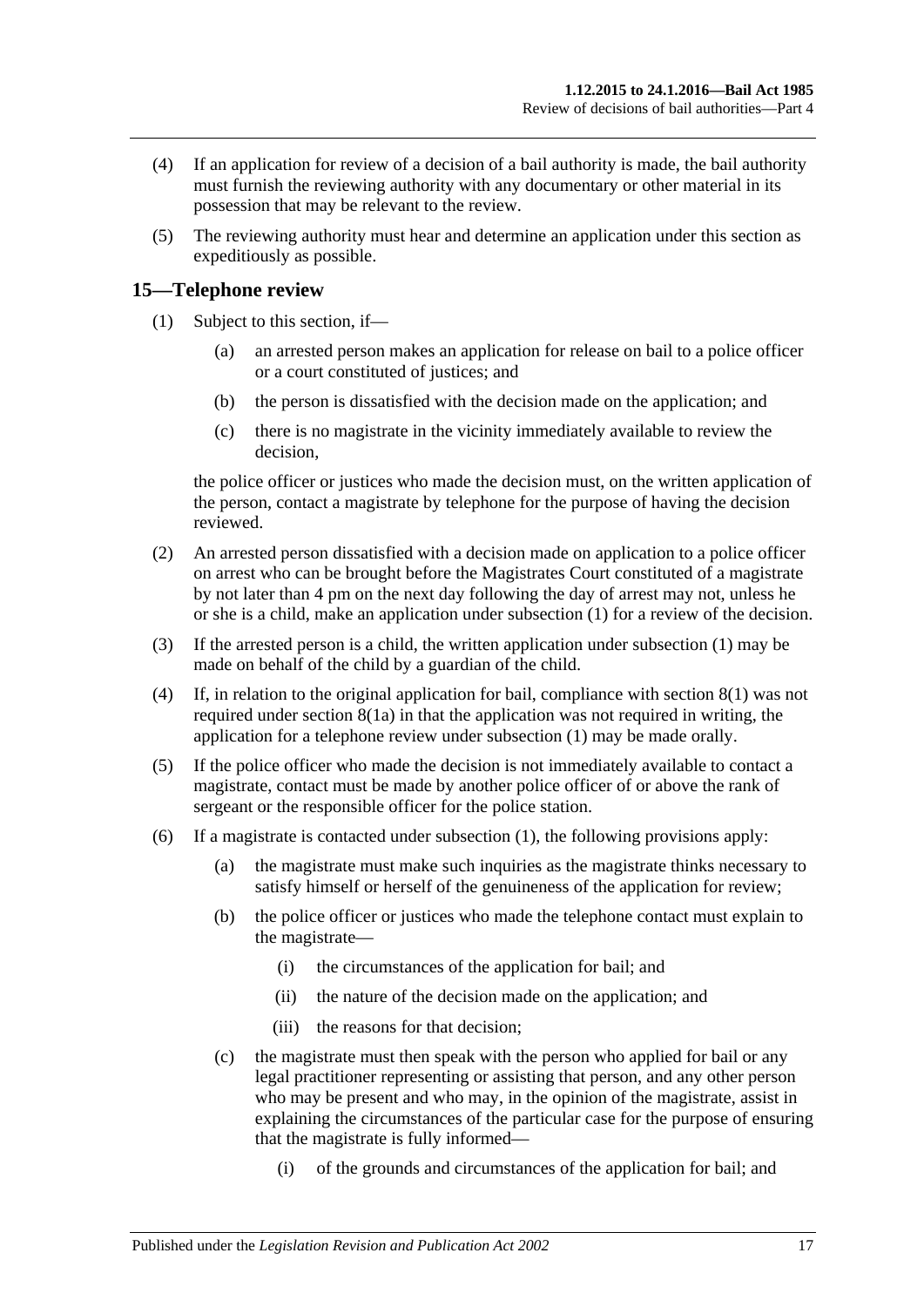- (ii) of the reasons for the applicant's dissatisfaction with the decision taken on the application; and
- (iii) if the applicant is a child—of the circumstances of the child;
- (d) if the decision that is the subject of the review was made by justices—the magistrate must then speak with—
	- (i) if the police officer who appeared before the justices and opposed the application for bail is present and wishes to speak in relation to the application for review—the police officer; or
	- (ii) if that police officer is not immediately available—another police officer who is present and wishes to speak in relation to the application for review;
- (e) the magistrate must then advise the police officer or justices who made the telephone contact of the decision on review, and bail must then be granted or refused in accordance with that decision.
- (7) For the purposes of [subsection](#page-16-2) (2), an arrested person can be brought before the Magistrates Court—
	- (a) in person or by video link; or
	- (b) if the person is in custody in a police station or designated police facility that is situated in a remote area and there is no video link available—by audio link.
- (8) In this section—

*remote area*, in relation to the situation of a police station or designated police facility, means—

- (a) 200 kilometres or more; or
- (b) if some other distance is prescribed by the regulations for the purposes of this definition—that distance,

from the nearest Magistrates Court.

# <span id="page-17-0"></span>**15A—Review of magistrate's decision by Supreme Court**

- (1) Subject to this section, a decision of a magistrate on a review of a decision of a bail authority is subject to review by the Supreme Court.
- (2) A review may be carried out under this section on the application of the Crown, the person applying for release on bail or, if the person applying for release on bail is a child, the child or a guardian of the child.
- (3) A review under this section may only occur with the permission of the Supreme Court (which should only be granted if it appears that there may have been some error of law or fact).

# <span id="page-17-1"></span>**16—Stay of release on application for review**

- (1) Despite any other provision of this Act, if—
	- $(a)$ 
		- (i) a bail authority decides to release a person on bail; or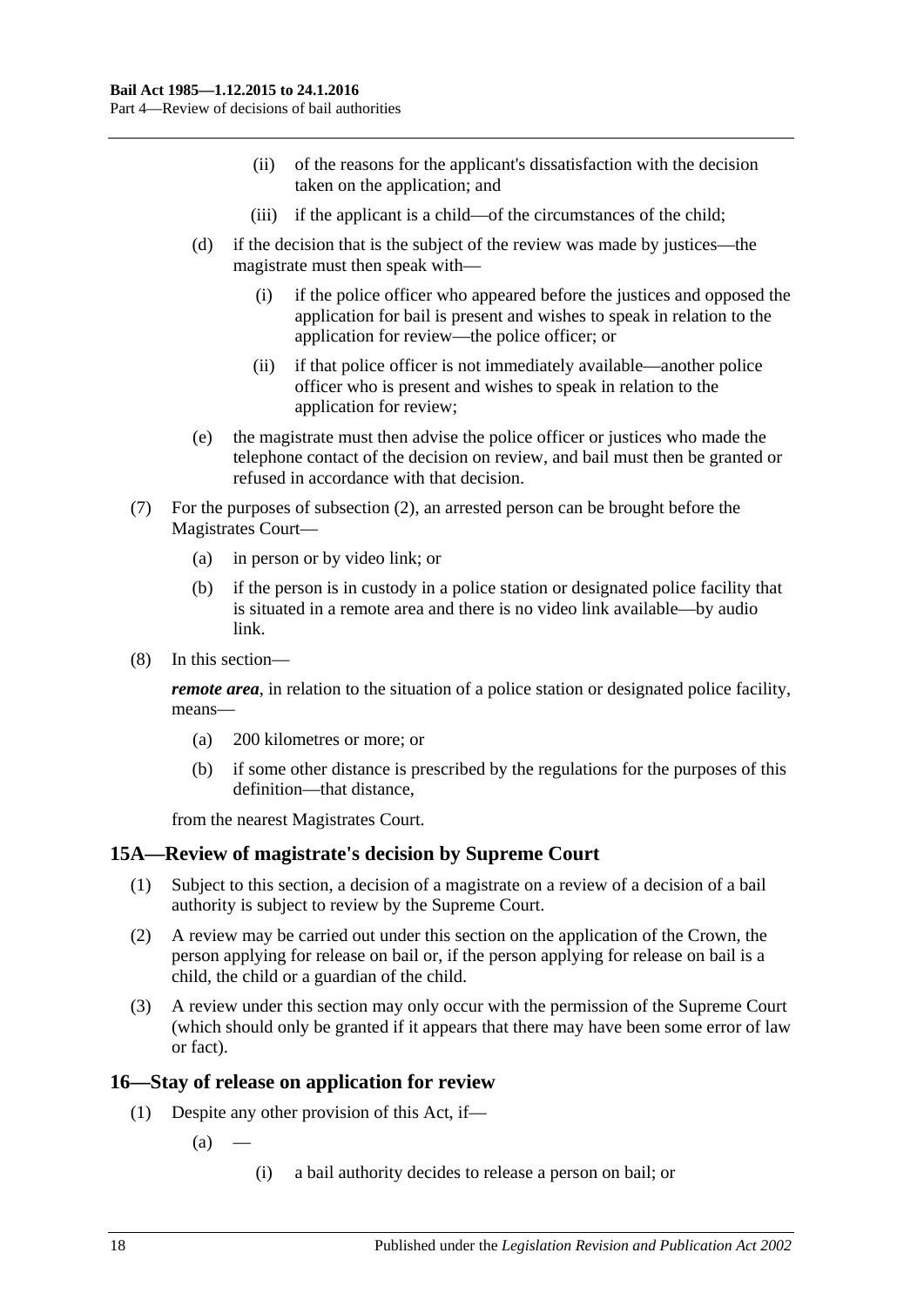- (ii) on a review by a magistrate of a decision of a bail authority, the magistrate decides to release a person on bail; and
- (b) a police officer or counsel on behalf of the Crown immediately indicates that an application for review of the decision will be made under this Part,

the release must be deferred.

- <span id="page-18-2"></span>(2) The period of deferral ends—
	- (a) if an application for a review is to be made—
		- (i) if the reviewing authority is satisfied that there is proper reason to fix a period longer than 72 hours for the period of deferral—at the end of the fixed period; or
		- (ii) in any other case—
			- (A) on the completion of the review; or
			- (B) when 72 hours elapses,

whichever occurs first; or

- (b) if the Crown does not intend to proceed with the review—
	- (i) when the notice of discontinuance is filed on behalf of the Crown with the bail authority; or
	- (ii) when 72 hours elapses,

whichever occurs first.

- (3) If a person is released on bail under [subsection](#page-18-2) (2) (other than on the completion of a review), the conditions of bail are those that would have applied had the person's release not been deferred.
- (4) In this section—

*reviewing authority* means a magistrate or the Supreme Court, as the case may be.

# <span id="page-18-0"></span>**Part 5—Enforcement and termination of bail**

#### <span id="page-18-1"></span>**17—Non-compliance with bail agreement constitutes offence**

(1) A person who, without reasonable excuse, contravenes or fails to comply with a term or condition of a bail agreement is guilty of an offence.

Maximum penalty: \$10 000 or imprisonment for 2 years.

- (2) A penalty imposed under this section must not exceed the maximum penalty that may be imposed for the principal offence.
- (3) A penalty imposed under this section is in addition to any pecuniary forfeiture that the convicted person suffers or may suffer in consequence of the offence.
- (4) A reference in this section to the principal offence is a reference to—
	- (a) the offence with which the person released on bail was charged; or
	- (b) if that person was charged with a number of offences—that one of the offences that attracts the highest penalty.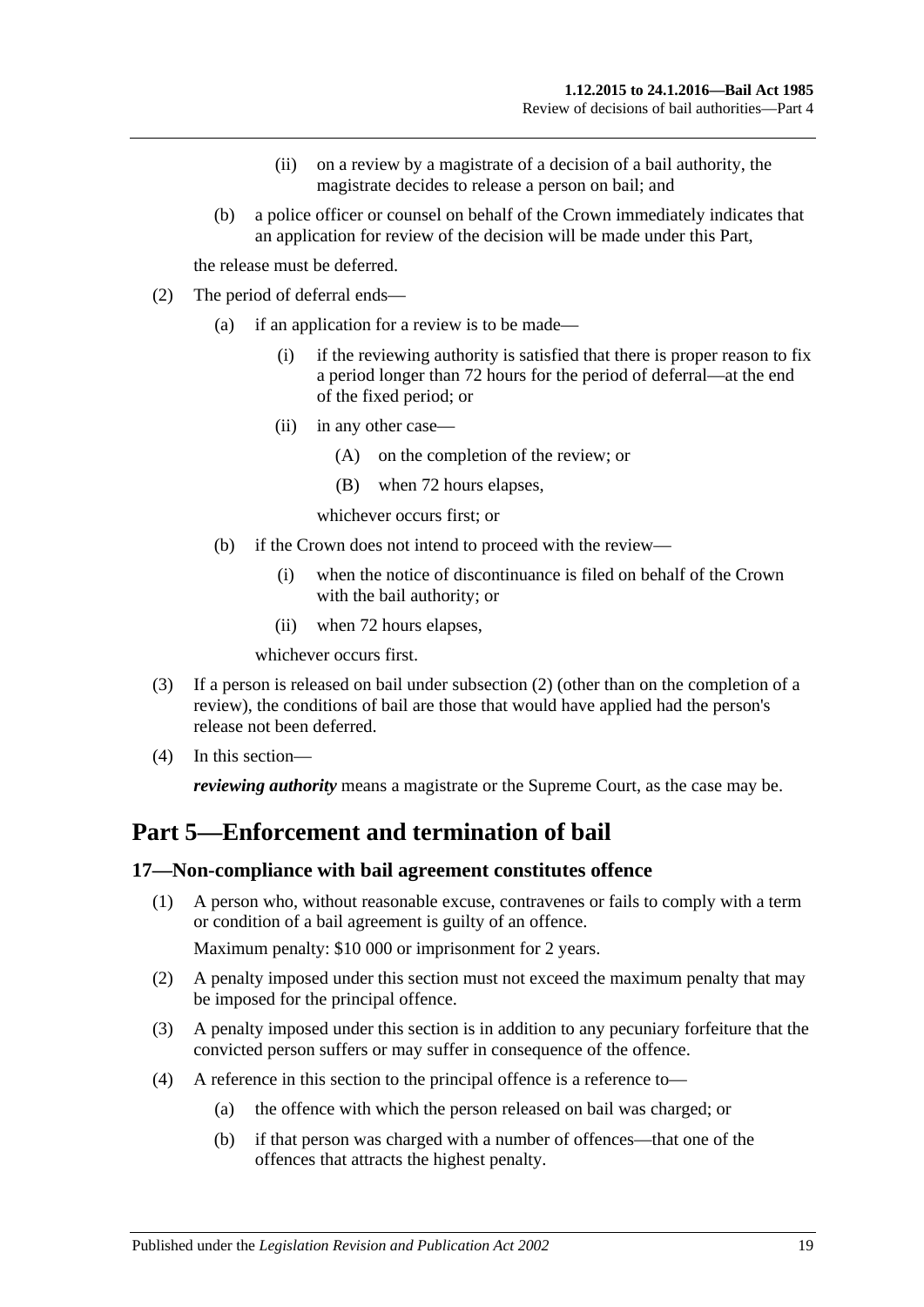# <span id="page-19-0"></span>**17A—Guarantor must inform member of police force if person fails to comply with bail agreement**

If a guarantor knows, or has reasonable cause to suspect, that the person released under the bail agreement has failed to comply with a term or condition of the agreement in relation to which his or her guarantee has been given, the guarantor must take reasonable steps to inform a police officer that the failure has, or may have, occurred.

Maximum penalty: \$1 250.

### <span id="page-19-1"></span>**18—Arrest of eligible person on non-compliance with bail agreement**

- (1) If it appears to a court or justice that a person released on bail has contravened or failed to comply with a term or condition of a bail agreement, it may—
	- (a) revoke the bail agreement; and
	- (b) if it appears necessary or desirable to do so—issue a warrant for the person's arrest.
- <span id="page-19-3"></span>(2) A police officer may arrest without warrant a person released on bail if he or she has reasonable grounds for believing that the person—
	- (a) intends to abscond; or
	- (b) is contravening or failing to comply with a bail agreement; or
	- (c) has contravened or failed to comply with a bail agreement.
- (3) A person who is arrested without warrant pursuant to [subsection](#page-19-3) (2) must, after being delivered into custody at a police station or designated police facility, be brought as soon as practicable before—
	- (a) the court before which the person is bound to appear; or
	- (b) the Magistrates Court.

#### <span id="page-19-4"></span><span id="page-19-2"></span>**19—Estreatment**

- (1) If a person who has been released under a bail agreement contravenes or fails to comply with a term or condition of the agreement—
	- (a) the court before which that person is bound to appear; or
	- (b) the Magistrates Court,

may, on the application of the Crown or on its own initiative, order that a pecuniary forfeiture stipulated in a bail agreement or a guarantee be carried into effect.

- (2) An order for pecuniary forfeiture under [subsection](#page-19-4) (1) may provide that the order is not to be carried into effect until a subsequent day to be fixed by the court making the order.
- (3) If a court makes an order under this section, the court may at any time for any sufficient reason, on the application of the person in relation to whom the order is made or on its own initiative—
	- (a) reduce the amount of the forfeiture as stipulated in the bail agreement or guarantee; or
	- (b) rescind its order.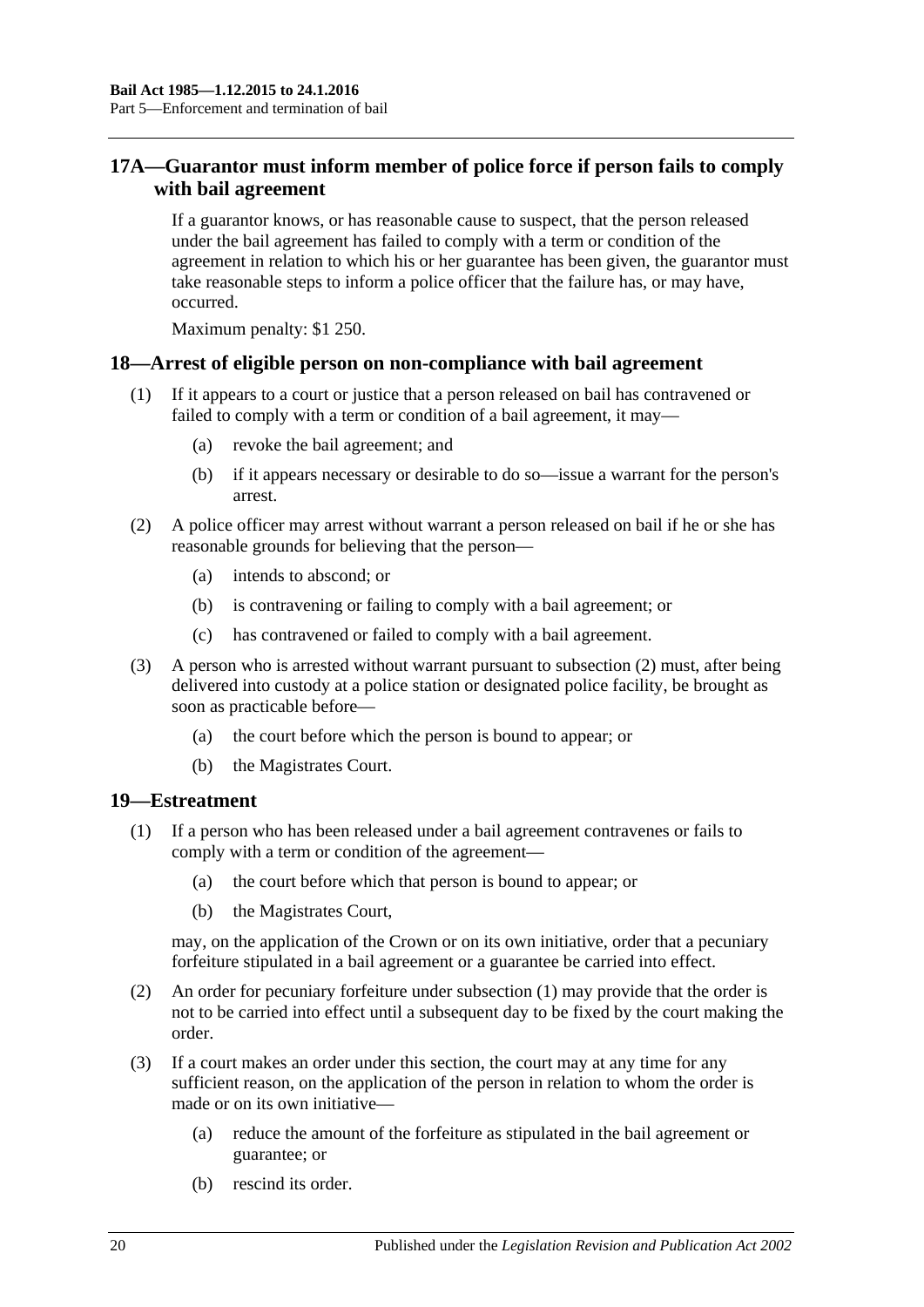- (3a) A court that makes an order under this section may allow time for payment of the amount forfeited and, if appropriate, direct that the amount be paid in instalments.
- (4) The amount of a pecuniary forfeiture that is carried into effect pursuant to an order under this section may be recovered as a fine.

#### <span id="page-20-0"></span>**19A—Arrest of person who is serious and organised crime suspect**

If it appears to a court that—

- (a) the matters referred to in section  $3A(1)(a)$ , [\(b\)](#page-3-5) and [\(c\)](#page-3-6) apply in relation to a person who has been released on bail; but
- (b) no application was made by a police officer to the bail authority for a determination to that effect,

the court may—

- (c) revoke the bail agreement; and
- (d) if it appears necessary or desirable to do so—issue a warrant for the person's arrest.

#### <span id="page-20-1"></span>**20—Termination of bail agreement**

When a person who is on bail is sentenced, or discharged without sentence, the bail agreement and guarantees (if any) terminate.

# <span id="page-20-2"></span>**Part 6—Miscellaneous**

#### <span id="page-20-3"></span>**21—Evidence**

An apparently genuine document purporting to be a bail agreement or guarantee, or a copy of a bail agreement or guarantee, will be accepted by any court or justice as evidence of the bail agreement or guarantee and of its terms and conditions.

### <span id="page-20-4"></span>**21A—Applications on behalf of the Crown**

An application may be made or a consent given under this Act on behalf of the Crown  $by-$ 

- (a) the Director of Public Prosecutions; or
- (b) a person acting on the instructions of the Crown; or
- (c) any police officer.

#### <span id="page-20-5"></span>**21B—Intervention programs**

- (1) When a court releases a person who has been charged with an offence on bail, the court may make it a condition of the bail agreement that the person undertake an intervention program.
- (2) Before imposing any such condition, the court must—
	- (a) satisfy itself that—
		- (i) the person is eligible for the services to be included on the program in accordance with applicable eligibility criteria (if any); and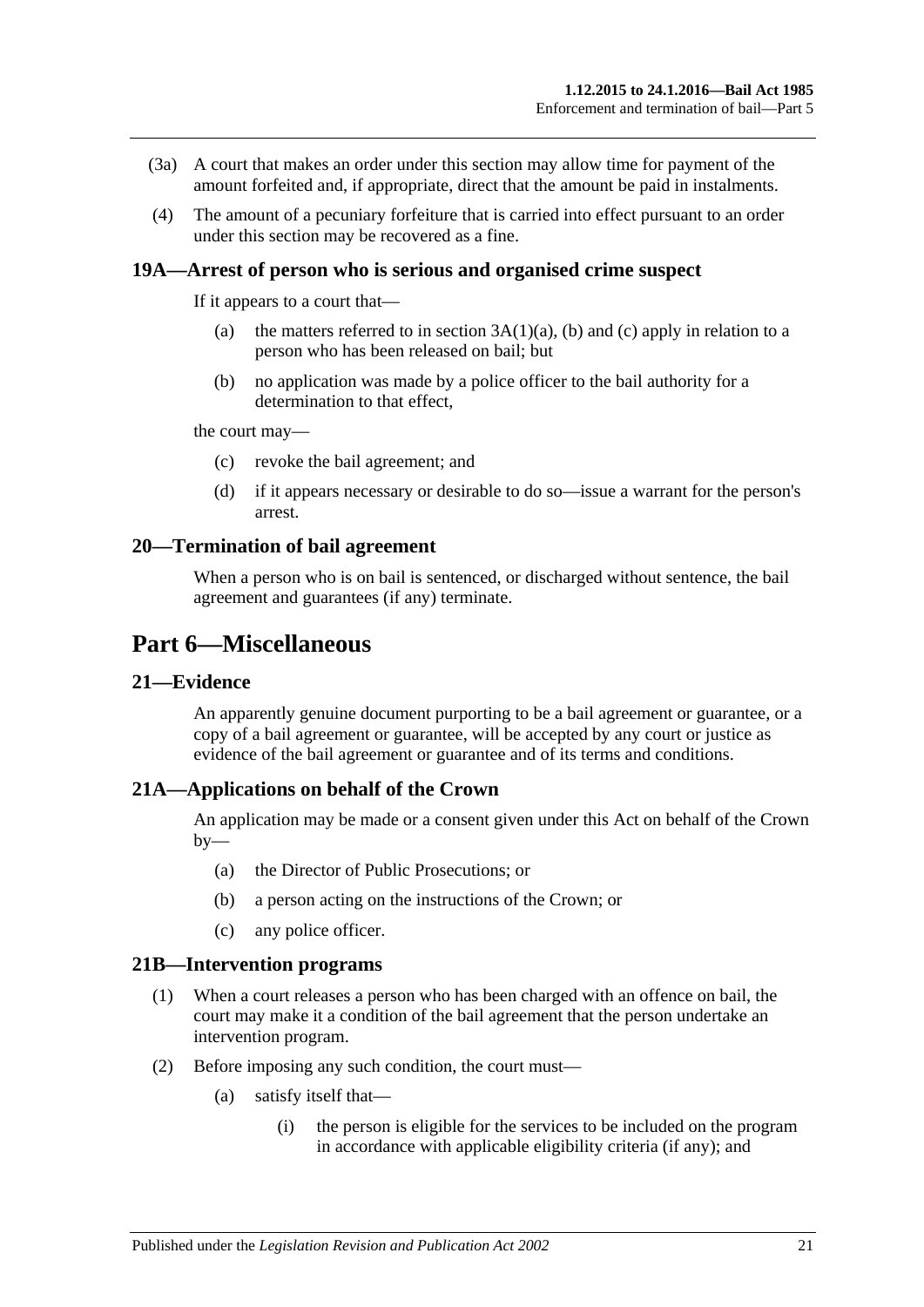- (ii) those services are available for the person at a suitable time and place; and
- (b) give consideration to any representations made by the person in relation to the program.
- (3) The court may make appropriate orders for assessment of the person to determine—
	- (a) a form of intervention program that is appropriate for the person; and
	- (b) the person's eligibility for the services included on the program,

and may release the person on bail on condition that he or she undertake the assessment as ordered.

- <span id="page-21-1"></span>(4) If a bail agreement contains a condition under this section—
	- (a) the person released on bail under the agreement must comply with conditions regulating his or her participation in the assessment or intervention program notified from time to time by the person's case manager; and
	- (b) a failure to comply with a requirement under [paragraph](#page-21-1) (a) may be regarded as a breach of a condition of the bail agreement.
- (5) The court may, at any time, on application by a person released on bail on condition that he or she participate in an assessment or intervention program, make an order revoking or varying the condition.
- (6) If an intervention program manager considers that—
	- (a) a person has failed to comply with a condition regulating the person's participation in an assessment or intervention program; and
	- (b) the failure to comply (of itself or in connection with other matters) suggests that the person is unwilling to participate in the assessment or program as directed,

the manager must refer the matter to the court and the court must then determine whether the failure to comply constitutes a breach of the bail agreement.

- (7) A certificate apparently signed—
	- (a) by an intervention program manager as to—
		- (i) whether the services to be included on a program are available for a particular person and, if so, when they will be available; or
		- (ii) whether a particular person is eligible for the services to be included on a program; or
	- (b) by a case manager as to whether a particular person has complied with conditions regulating his or her participation in an assessment or intervention program,

is admissible as evidence of the matter so certified.

#### <span id="page-21-0"></span>**21C—Power of delegation—intervention program manager**

- (1) An intervention program manager may, by instrument in writing, delegate a power or function under this Act—
	- (a) to a particular person; or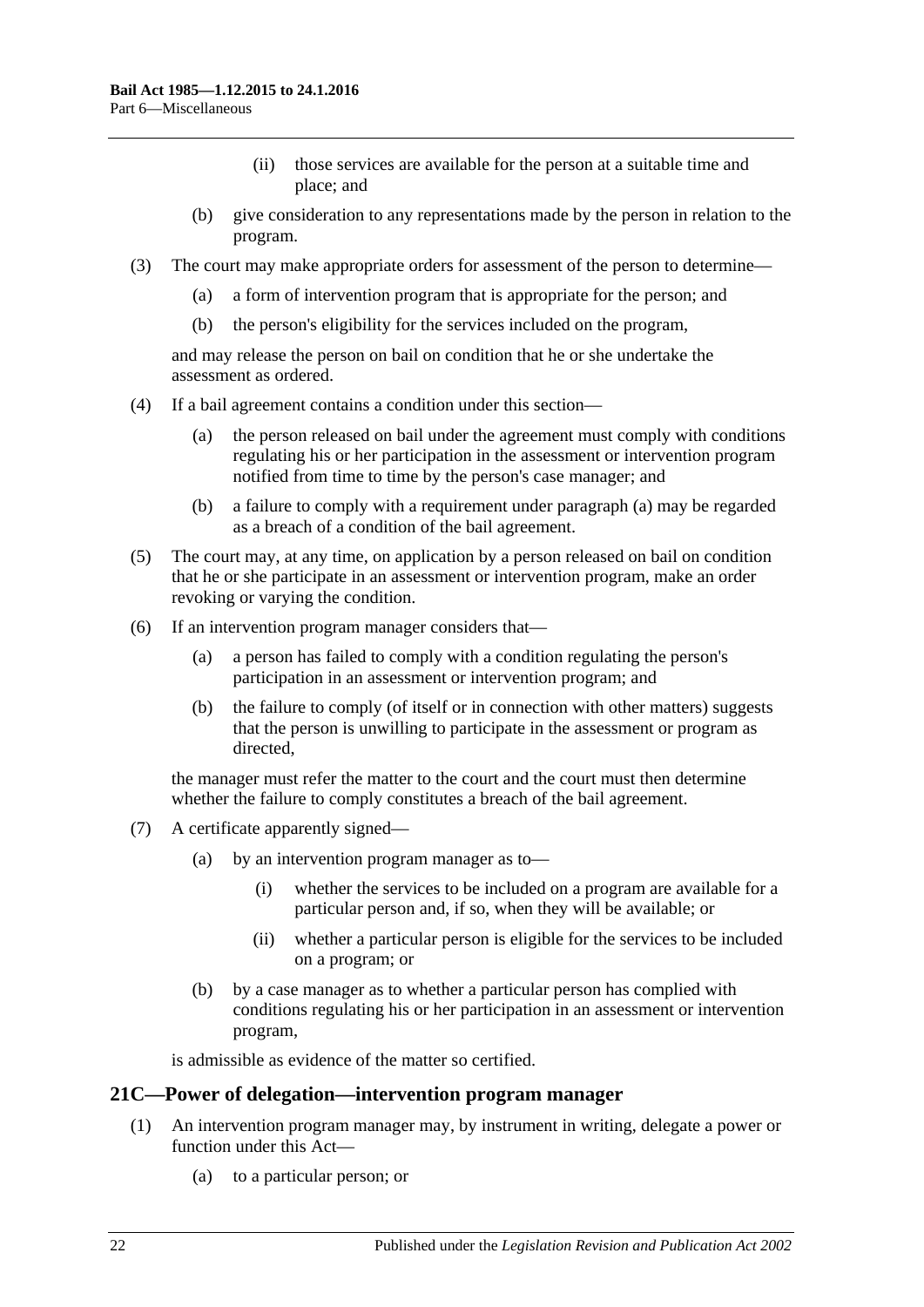- (b) to the person for the time being performing particular duties or holding or acting in a particular position.
- (2) A power or function so delegated under this section may, if the instrument of delegation so provides, be further delegated.
- (3) A delegation—
	- (a) may be absolute or conditional; and
	- (b) does not derogate from the power of the delegator to act in a matter; and
	- (c) is revocable at will.

#### <span id="page-22-0"></span>**22—False information on bail applications**

A person who provides false information in an application for release on bail knowing it to be false is guilty of an offence.

Maximum penalty: \$1 250.

#### <span id="page-22-1"></span>**23—Period of release on bail not to count as part of sentence**

If a person under sentence of imprisonment is released on bail pending the hearing and determination of an appeal, the period of release does not count as part of the sentence.

#### <span id="page-22-2"></span>**23A—Bail authority to consider intervention orders**

- (1) If a police officer or a person representing the Crown in bail proceedings is made aware that the victim of the alleged offence, or a person otherwise connected with proceedings for the alleged offence, feels a need for protection from the alleged offender or any other person associated with the alleged offender—
	- (a) the police officer or other person must ensure that the perceived need for protection is brought to the attention of the bail authority; and
	- (b) the bail authority must consider—
		- (i) if the bail authority is a court—whether to issue an intervention order in accordance with this section; or
		- (ii) in any other case—whether to apply to the Magistrates Court for an intervention order under the *[Intervention Orders \(Prevention of](http://www.legislation.sa.gov.au/index.aspx?action=legref&type=act&legtitle=Intervention%20Orders%20(Prevention%20of%20Abuse)%20Act%202009)  [Abuse\) Act](http://www.legislation.sa.gov.au/index.aspx?action=legref&type=act&legtitle=Intervention%20Orders%20(Prevention%20of%20Abuse)%20Act%202009) 2009*.
- (2) If an applicant for bail is a serious and organised crime suspect, the bail authority must, on its own initiative, consider—
	- (a) if the bail authority is a court—whether to issue an intervention order in accordance with this section; or
	- (b) in any other case—whether to apply to the Magistrates Court for an intervention order under the *[Intervention Orders \(Prevention of Abuse\)](http://www.legislation.sa.gov.au/index.aspx?action=legref&type=act&legtitle=Intervention%20Orders%20(Prevention%20of%20Abuse)%20Act%202009)  Act [2009](http://www.legislation.sa.gov.au/index.aspx?action=legref&type=act&legtitle=Intervention%20Orders%20(Prevention%20of%20Abuse)%20Act%202009)*.
- (3) A court may, when determining a bail application, exercise the powers of the Magistrates Court to issue against the applicant or any person associated with the applicant, an intervention order under the *[Intervention Orders \(Prevention of Abuse\)](http://www.legislation.sa.gov.au/index.aspx?action=legref&type=act&legtitle=Intervention%20Orders%20(Prevention%20of%20Abuse)%20Act%202009)  Act [2009](http://www.legislation.sa.gov.au/index.aspx?action=legref&type=act&legtitle=Intervention%20Orders%20(Prevention%20of%20Abuse)%20Act%202009)* as if an application had been made under that Act against the applicant or other person.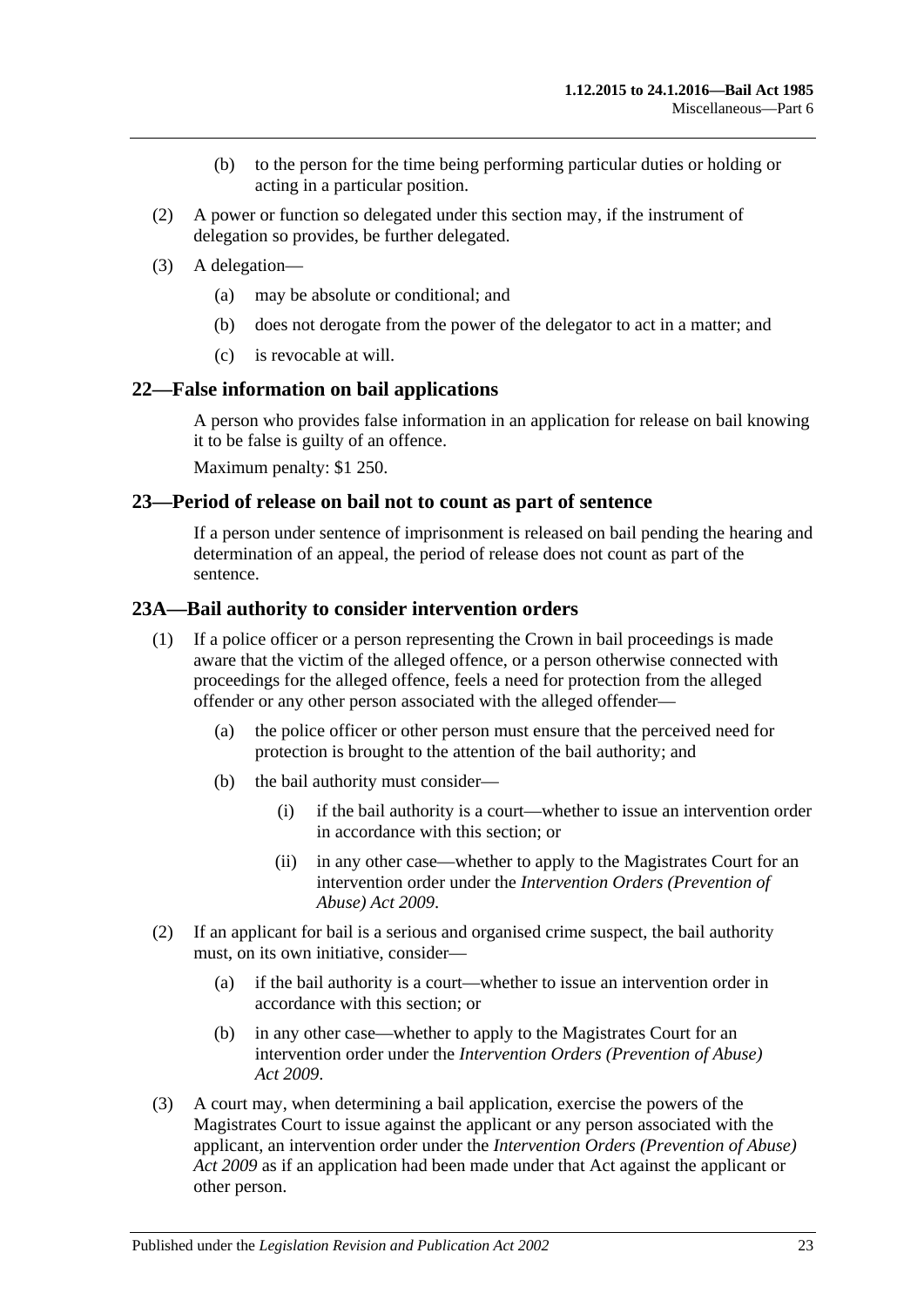(4) An order issued under this section has effect as an intervention order under the *[Intervention Orders \(Prevention of Abuse\) Act](http://www.legislation.sa.gov.au/index.aspx?action=legref&type=act&legtitle=Intervention%20Orders%20(Prevention%20of%20Abuse)%20Act%202009) 2009*.

## <span id="page-23-0"></span>**24—Act not to affect provisions relating to intervention and restraining orders**

Except as provided in [section](#page-22-2) 23A, nothing in this Act affects the operation of—

- (a) the *[Intervention Orders \(Prevention of Abuse\) Act](http://www.legislation.sa.gov.au/index.aspx?action=legref&type=act&legtitle=Intervention%20Orders%20(Prevention%20of%20Abuse)%20Act%202009) 2009*; or
- (b) the provisions of the *[Summary Procedure Act](http://www.legislation.sa.gov.au/index.aspx?action=legref&type=act&legtitle=Summary%20Procedure%20Act%201921) 1921* relating to restraining orders.

# <span id="page-23-1"></span>**25—Non-application of 48 Geo. III c. 58 in this State**

The Act of the Imperial Parliament 48 Geo. III c. 58 has no further force or effect in this State.

## <span id="page-23-2"></span>**26—Regulations**

The Governor may make such regulations as are contemplated by this Act or as are necessary or expedient for the purposes of this Act.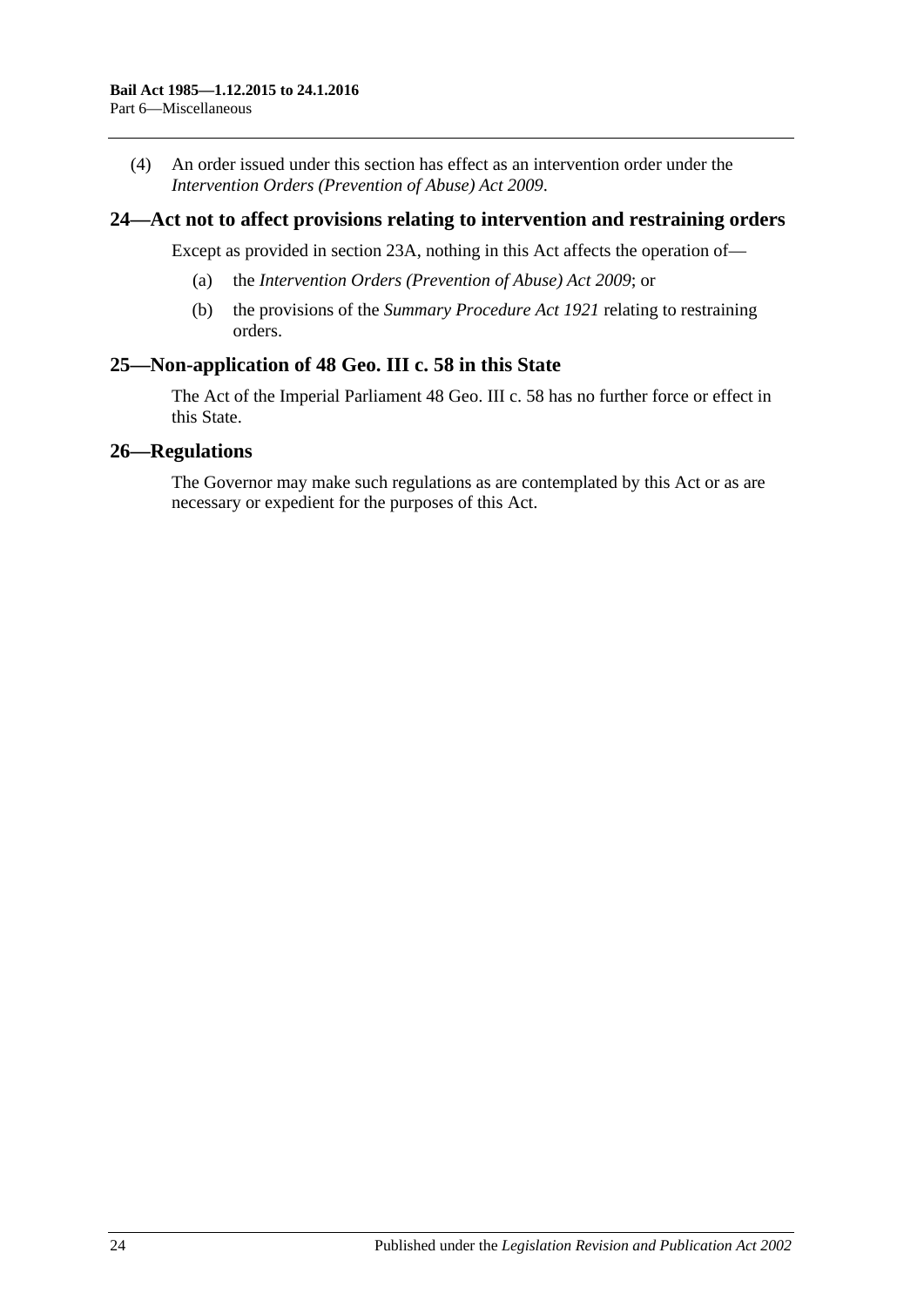# <span id="page-24-0"></span>**Legislative history**

# **Notes**

- Amendments of this version that are uncommenced are not incorporated into the text.
- Please note—References in the legislation to other legislation or instruments or to titles of bodies or offices are not automatically updated as part of the program for the revision and publication of legislation and therefore may be obsolete.
- Earlier versions of this Act (historical versions) are listed at the end of the legislative history.
- For further information relating to the Act and subordinate legislation made under the Act see the Index of South Australian Statutes or www.legislation.sa.gov.au.

# **Principal Act and amendments**

New entries appear in bold.

| Year | No | Title                                                                                           | Assent     | Commencement                                                           |
|------|----|-------------------------------------------------------------------------------------------------|------------|------------------------------------------------------------------------|
| 1985 | 5  | Bail Act 1985                                                                                   | 7.3.1985   | 7.7.1985 (Gazette 9.5.1985 p1399)                                      |
| 1986 | 33 | Statutes Amendment (Children's Bail) 10.4.1986<br>Act 1986                                      |            | 30.3.1987 (Gazette 26.2.1987 p440)                                     |
| 1987 | 32 | <b>Bail Act Amendment Act 1987</b>                                                              | 23.4.1987  | 4.10.1987 (Gazette 30.7.1987 p273)                                     |
| 1990 | 23 | <b>Statute Law Revision Act 1990</b>                                                            | 26.4.1990  | Sch 2-29.6.1990 (Gazette 14.6.1990<br>p1606                            |
| 1991 | 49 | <b>Director of Public Prosecutions</b><br>Act 1991                                              | 21.11.1991 | 6.7.1992 (Gazette 25.6.1992 p1869)                                     |
| 1991 | 69 | <b>Statutes Repeal and Amendment</b><br>(Courts) Act 1991                                       | 12.12.1991 | 6.7.1992 (Gazette 2.7.1992 p209)                                       |
| 1993 | 62 | <b>Statutes Amendment (Courts)</b><br>Act 1993                                                  | 27.5.1993  | ss 19-23-1.7.1993 (Gazette 24.6.1993<br>p2047                          |
| 1993 | 94 | <b>Statutes Repeal and Amendment</b><br>(Children's Protection and Young<br>Offenders) Act 1993 | 4.11.1993  | 1.1.1994 (Gazette 4.11.1993 p2177)                                     |
| 1994 | 22 | Domestic Violence Act 1994                                                                      | 26.5.1994  | 1.8.1994 (Gazette 14.7.1994 p68)                                       |
| 1995 | 27 | <b>Statutes Amendment</b><br>(Attorney-General's Portfolio)<br>Act 1995                         | 27.4.1995  | ss 4-11-10.7.1995 (Gazette 29.6.1995<br>p2973                          |
| 1996 | 67 | <b>Statutes Amendment</b><br>(Attorney-General's Portfolio)<br>Act 1996                         | 15.8.1996  | ss 4 & 5-17.10.1996 (Gazette<br>17.10.1996 p1361)                      |
| 1999 | 42 | <b>Statutes Amendment and Repeal</b><br>(Justice Portfolio) Act 1999                            | 5.8.1999   | Pt 3 (ss $5-10$ )-1.9.2000 (Gazette<br>11.5.2000 p2472)                |
| 2005 | 49 | <b>Statutes Amendment (Intervention</b><br>Programs and Sentencing Procedures)<br>Act 2005      | 27.10.2005 | Pt 2 (ss $4 \& 5$ ) and Sch 1-19.12.2005<br>(Gazette 15.12.2005 p4326) |
| 2005 | 56 | Justices of the Peace Act 2005                                                                  | 17.11.2005 | Sch 2 (cl 7)-1.7.2006 (Gazette<br>22.6.2006 p2012)                     |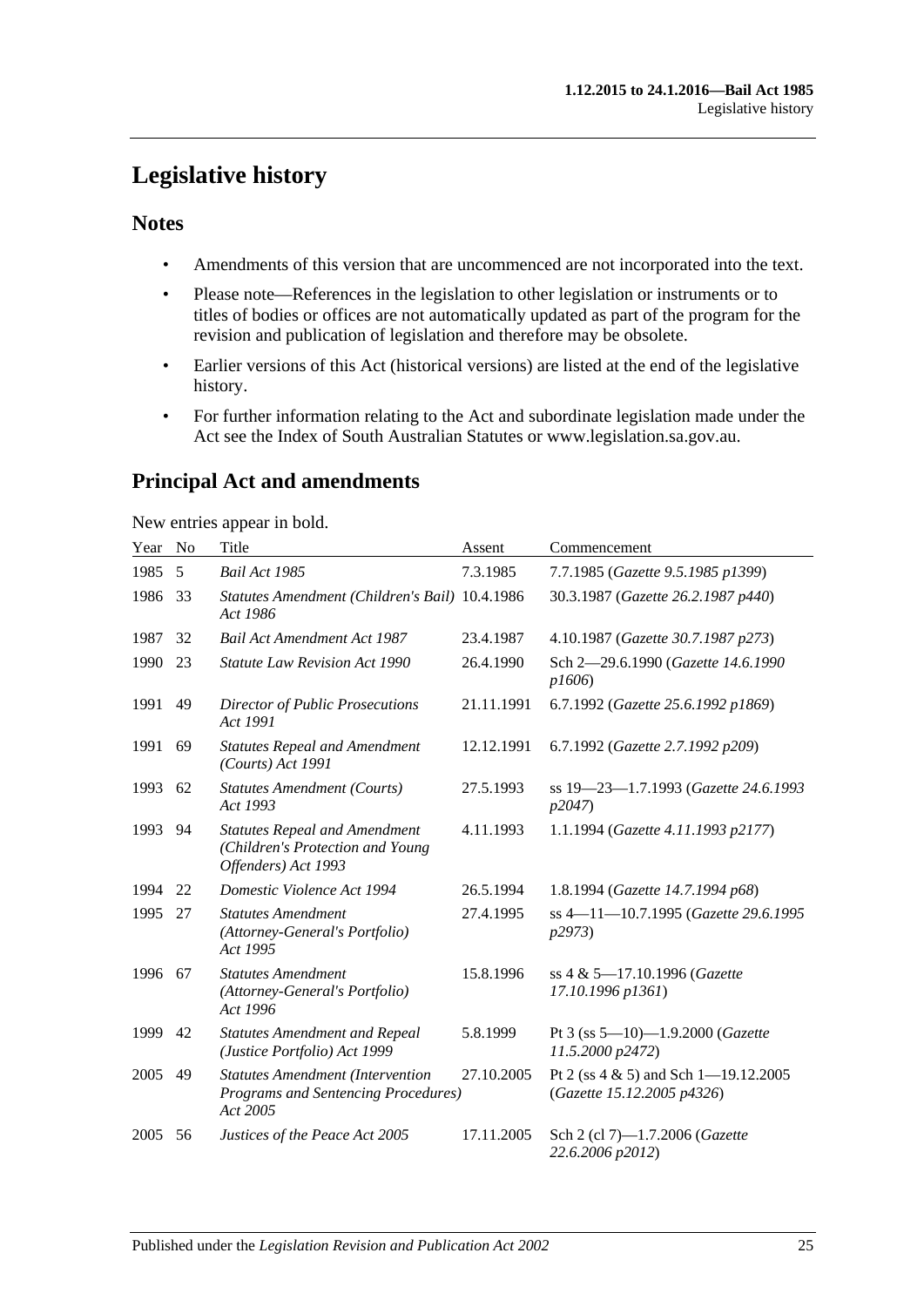#### **Bail Act 1985—1.12.2015 to 24.1.2016**

Legislative history

| 2005    | 81 | <b>Statutes Amendment (Vehicle and</b><br>Vessel Offences) Act 2005                       | 8.12.2005  | Pt 3 (s 13)–30.7.2006 ( <i>Gazette</i><br>27.7.2006 p2400)        |
|---------|----|-------------------------------------------------------------------------------------------|------------|-------------------------------------------------------------------|
| 2006    | 17 | <b>Statutes Amendment (New Rules of</b><br>Civil Procedure) Act 2006                      | 6.7.2006   | Pt 11 (ss 45-47)-4.9.2006 (Gazette<br>17.8.2006 p2831)            |
| 2007    | 48 | <b>Statutes Amendment (Victims of</b><br>Crime) Act 2007                                  | 8.11.2007  | Pt 2 (s 4)-17.7.2008 (Gazette 17.7.2008)<br><i>p</i> 3372)        |
| 2008    | 13 | Serious and Organised Crime<br>(Control) Act 2008                                         | 15.5.2008  | Sch 1 (cl 2)-4.9.2008 (Gazette 4.9.2008<br>p4227)                 |
| 2009    | 18 | Cross-border Justice Act 2009                                                             | 21.5.2009  | Sch 1 (cl 2)-1.11.2009 ( <i>Gazette</i><br>29.10.2009 p4982)      |
| 2009    | 73 | Bail (Arson) Amendment Act 2009                                                           | 10.12.2009 | 10.12.2009                                                        |
| 2009    | 85 | Intervention Orders (Prevention of<br>Abuse) Act 2009                                     | 10.12.2009 | Sch 1 (cll 2-4)-9.12.2011 (Gazette<br>20.10.2011 p4269)           |
| 2012    | 12 | <b>Statutes Amendment (Serious and</b><br>Organised Crime) Act 2012                       | 10.5.2012  | Pt 3 (ss 8-16)-17.6.2012 (Gazette<br>14.6.2012 p2756)             |
| 2012    | 33 | Statutes Amendment (Serious Firearm 27.9.2012<br>Offences) Act 2012                       |            | Pt 2 (ss 4-7)-4.3.2013 (Gazette<br>21.2.2013 p485)                |
| 2013    | 41 | Child Sex Offenders Registration<br>(Miscellaneous) Amendment Act 2013                    | 3.10.2013  | Sch 1 (cl 1)-22.12.2013 (Gazette<br>19.12.2013 p4923)             |
| 2013    | 60 | <b>Statutes Amendment (Arrest</b><br>Procedures and Bail) Act 2013                        | 7.11.2013  | Pt 2 (ss $4-13$ ) & Sch $1-1.10.2014$<br>(Gazette 4.9.2014 p4244) |
| 2015    | 13 | Criminal Law (High Risk Offenders)<br>Act 2015                                            | 9.7.2015   | Sch 1 (cl 2)-25.1.2016 (Gazette<br>11.11.2015 p4886)              |
| 2015 14 |    | <b>Intervention Orders (Prevention of</b><br>Abuse) (Miscellaneous) Amendment<br>Act 2015 | 9.7.2015   | Sch 1 (cl 1)-1.12.2015 (Gazette<br>19.11.2015 p4975)              |
| 2015    | 46 | Firearms Act 2015                                                                         | 17.12.2015 | Sch 1 (cl 2)—uncommenced                                          |
|         |    |                                                                                           |            |                                                                   |

# **Provisions amended**

New entries appear in bold.

Entries that relate to provisions that have been deleted appear in italics.

| Provision                        | How varied                                         | Commencement |
|----------------------------------|----------------------------------------------------|--------------|
| Pt 1                             |                                                    |              |
| s <sub>2</sub>                   | deleted by $23/1990 s 3(1)$ (Sch 2)                | 29.6.1990    |
| s(1)                             |                                                    |              |
| s(3(1))                          | s 3 redesignated as s $3(1)$ by $33/1986$ s $3(c)$ | 30.3.1987    |
| ammunition                       | inserted by $33/2012$ s 4(1)                       | 4.3.2013     |
| case manager                     | inserted by $49/2005$ s $4(1)$                     | 19.12.2005   |
| Chief Executive<br>Officer       | inserted by $12/2012$ s $8(1)$                     | 17.6.2012    |
| child                            | inserted by $33/1986$ s $3(a)$                     | 30.3.1987    |
| community<br>corrections officer | inserted by $42/1999$ s 5                          | 1.9.2000     |
| designated police<br>facility    | inserted by $60/2013$ s $4(1)$                     | 1.10.2014    |
| firearm                          | inserted by $33/2012$ s 4(2)                       | 4.3.2013     |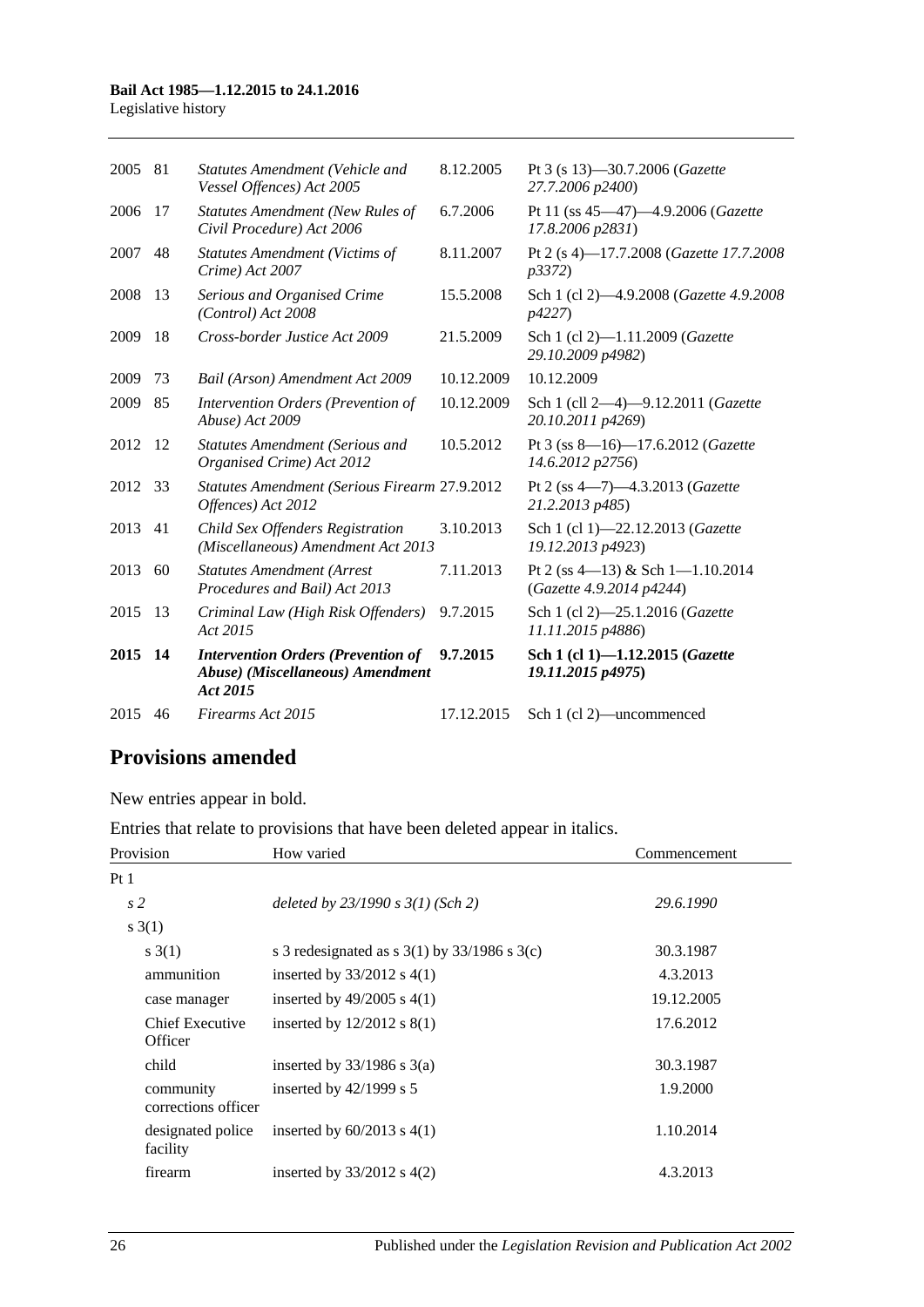| guardian                                  | inserted by $33/1986$ s $3(b)$                             | 30.3.1987                  |
|-------------------------------------------|------------------------------------------------------------|----------------------------|
| intervention<br>program                   | inserted by $49/2005$ s $4(2)$                             | 19.12.2005                 |
| intervention<br>program manager           | inserted by $49/2005$ s $4(2)$                             | 19.12.2005                 |
| officer in charge                         | inserted by $60/2013$ s $4(2)$                             | 1.10.2014                  |
|                                           | responsible officer inserted by $60/2013$ s $4(2)$         | 1.10.2014                  |
| serious and<br>organised crime<br>offence | inserted by $12/2012$ s $8(2)$                             | 17.6.2012                  |
| serious and<br>organised crime<br>suspect | inserted by $12/2012$ s $8(2)$                             | 17.6.2012                  |
| victim                                    | amended by 32/1987 s 3                                     | 4.10.1987                  |
| s(2)                                      | inserted by $33/1986$ s $3(c)$                             | 30.3.1987                  |
|                                           | amended by 23/1990 s 3(1) (Sch 2)                          | 29.6.1990                  |
| s3A                                       | inserted by 12/2012 s 9                                    | 17.6.2012                  |
| s <sub>4</sub>                            |                                                            |                            |
| s(4(1))                                   | s 4 amended by $33/1986$ s 3(d)                            | 30.3.1987                  |
|                                           | s 4 amended and redesignated as $s$ 4(1) by<br>32/1987 s 4 | 4.10.1987                  |
|                                           | amended by 23/1990 s 3(1) (Sch 2)                          | 29.6.1990                  |
|                                           | amended by 62/1993 s 19                                    | 1.7.1993                   |
|                                           | amended by 12/2012 s 10(1)                                 | 17.6.2012                  |
| s(4(1a))                                  | inserted by 12/2012 s 10(2)                                | 17.6.2012                  |
| s(4(2)                                    | inserted by $32/1987$ s 4(c)                               | 4.10.1987                  |
|                                           | amended by 60/2013 Sch 1                                   | 1.10.2014                  |
| s(4(3))                                   | inserted by 13/2015 Sch 1 cl 2                             | 25.1.2016-not incorporated |
| s <sub>5</sub>                            |                                                            |                            |
| s 5(1)                                    | amended by 32/1987 s 5                                     | 4.10.1987                  |
|                                           | amended by 23/1990 s 3(1) (Sch 2)                          | 29.6.1990                  |
|                                           | amended by 62/1993 s 20                                    | 1.7.1993                   |
|                                           | amended by 27/1995 s 4                                     | 10.7.1995                  |
|                                           | amended by $67/1996$ s $4(a)$                              | 17.10.1996                 |
|                                           | amended by 56/2005 Sch 2 cl 7                              | 1.7.2006                   |
|                                           | amended by 60/2013 s 5, Sch 1                              | 1.10.2014                  |
| s 5(2)                                    | substituted by $67/1996$ s $4(b)$                          | 17.10.1996                 |
|                                           | amended by 60/2013 Sch 1                                   | 1.10.2014                  |
| Pt 2<br>s <sub>6</sub>                    |                                                            |                            |
| s(6(1))                                   | amended by 23/1990 s 3(1) (Sch 2)                          | 29.6.1990                  |
|                                           | amended by $62/1993$ s $21(a)$                             | 1.7.1993                   |
|                                           | amended by 42/1999 s 6                                     | 1.9.2000                   |
|                                           | amended by 60/2013 Sch 1                                   | 1.10.2014                  |
| s(6(1a))                                  | inserted by $33/1986$ s $3(e)$                             | 30.3.1987                  |
|                                           |                                                            |                            |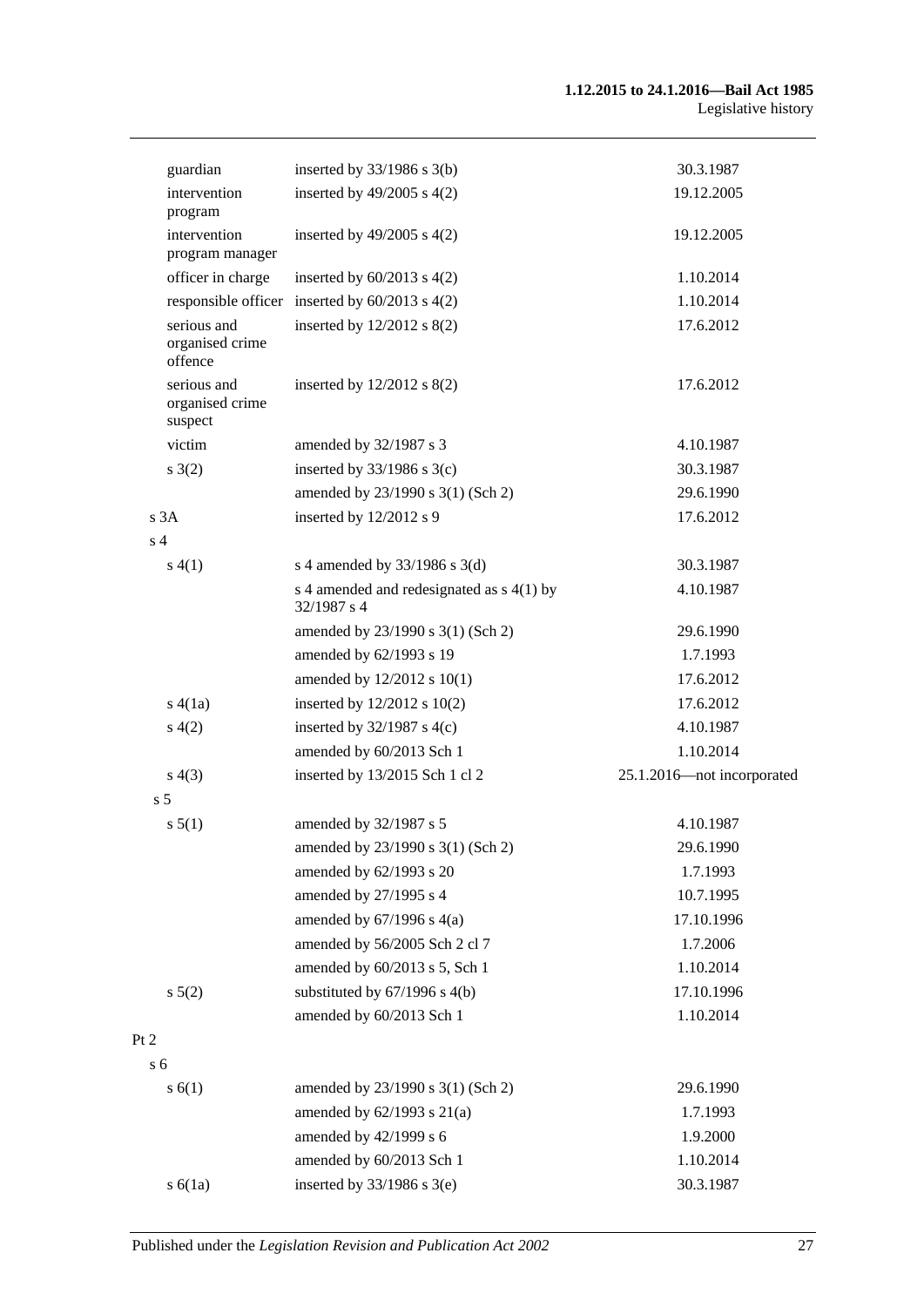|                | amended by 23/1990 s 3(1) (Sch 2)      | 29.6.1990 |
|----------------|----------------------------------------|-----------|
| s(6(1b))       | inserted by $62/1993$ s $21(b)$        | 1.7.1993  |
| s(6(3))        | substituted by 32/1987 s 6             | 4.10.1987 |
|                | amended by 60/2013 s 6, Sch 1          | 1.10.2014 |
| s 6(4)         | substituted by 32/1987 s 6             | 4.10.1987 |
|                | amended by 17/2006 s 45                | 4.9.2006  |
|                | amended by 60/2013 Sch 1               | 1.10.2014 |
| s(6(5)         | inserted by 32/1987 s 6                | 4.10.1987 |
|                | amended by 60/2013 Sch 1               | 1.10.2014 |
| s <sub>7</sub> |                                        |           |
| $s \, 7(1)$    | amended by 23/1990 s 3(1) (Sch 2)      | 29.6.1990 |
| s(7(3))        | substituted by 32/1987 s 7             | 4.10.1987 |
|                | amended by 60/2013 s 7                 | 1.10.2014 |
| $s \, 7(4)$    | substituted by 32/1987 s 7             | 4.10.1987 |
| $s \, 7(5)$    | inserted by 32/1987 s 7                | 4.10.1987 |
|                | amended by 60/2013 Sch 1               | 1.10.2014 |
| $s \, 7(6)$    | inserted by 32/1987 s 7                | 4.10.1987 |
| Pt 3           |                                        |           |
| s <sub>8</sub> |                                        |           |
| s(1)           | substituted by 32/1987 s 8             | 4.10.1987 |
| s(8(1a))       | inserted by 32/1987 s 8                | 4.10.1987 |
|                | amended by 23/1990 s 3(1) (Sch 2)      | 29.6.1990 |
| s(2)           | amended by 23/1990 s 3(1) (Sch 2)      | 29.6.1990 |
| s(2a)          | inserted by $33/1986$ s 3(f)           | 30.3.1987 |
|                | amended by 60/2013 Sch 1               | 1.10.2014 |
| s(3)           | amended by 23/1990 s 3(1) (Sch 2)      | 29.6.1990 |
|                | amended by 60/2013 Sch 1               | 1.10.2014 |
| s 9            |                                        |           |
| $s\,9(1)$      | amended by 60/2013 Sch 1               | 1.10.2014 |
| $s \, 9(2)$    | amended by 23/1990 s 3(1) (Sch 2)      | 29.6.1990 |
|                | amended by 60/2013 Sch 1               | 1.10.2014 |
| s 10           |                                        |           |
| 10(1)          | amended by 23/1990 s 3(1) (Sch 2)      | 29.6.1990 |
|                | amended by $62/1993$ s $22(a)$         | 1.7.1993  |
|                | (c) deleted by $22/1994$ Sch cl $2(a)$ | 1.8.1994  |
|                | amended by 85/2009 Sch 1 cl 2          | 9.12.2011 |
|                | amended by 60/2013 Sch 1               | 1.10.2014 |
| 10(2)          | amended by 23/1990 s 3(1) (Sch 2)      | 29.6.1990 |
|                | amended by 60/2013 Sch 1               | 1.10.2014 |
| 10(3)          | inserted by 62/1993 s 22(b)            | 1.7.1993  |
|                | amended by 60/2013 Sch 1               | 1.10.2014 |
| 10(4)          | inserted by 22/1994 Sch cl 2(b)        | 1.8.1994  |
|                | amended by 60/2013 Sch 1               | 1.10.2014 |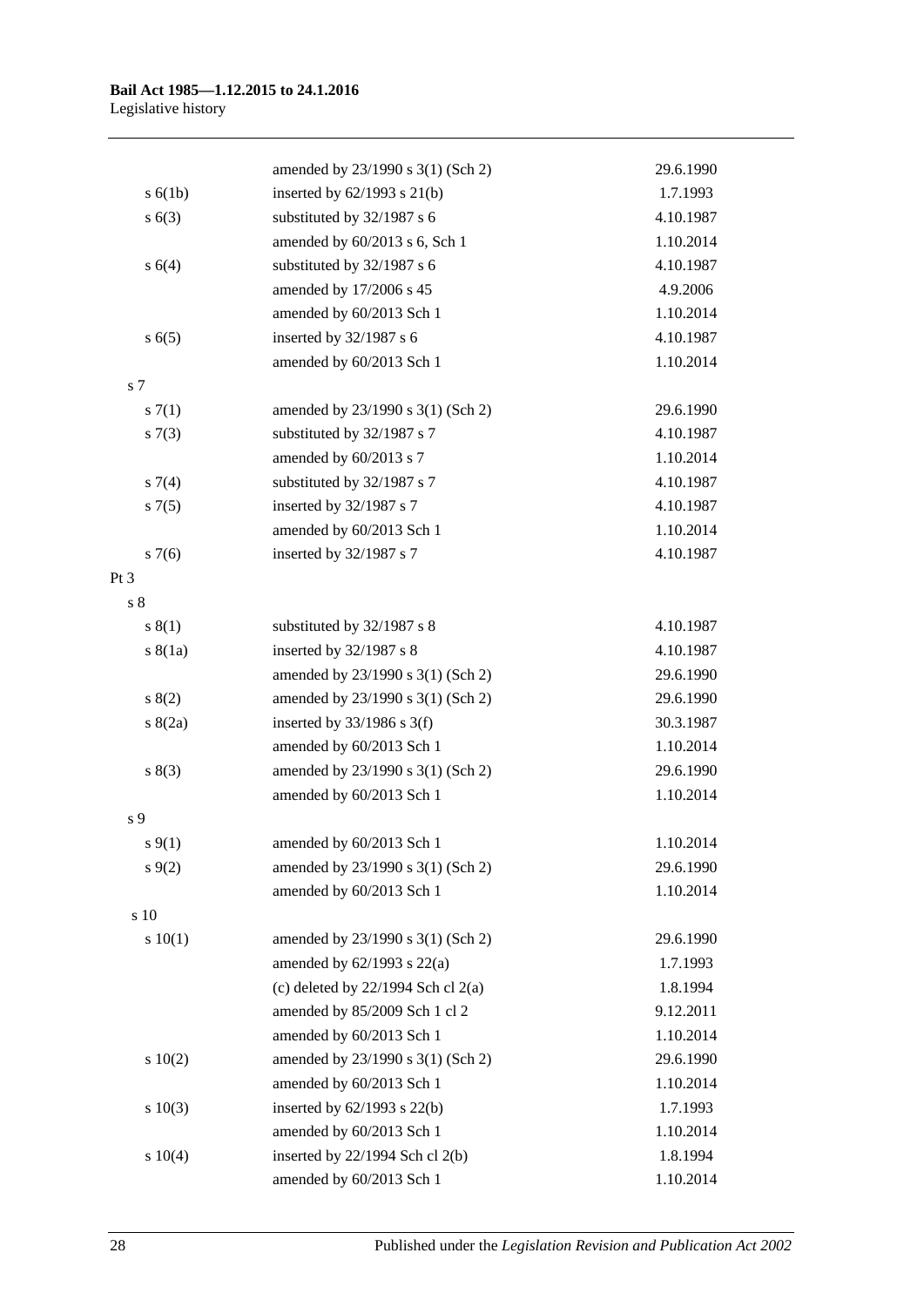| s 10A                 | inserted by 81/2005 s 13                    | 30.7.2006  |  |
|-----------------------|---------------------------------------------|------------|--|
| $s$ 10A $(1a)$        | inserted by 12/2012 s 11(1)                 | 17.6.2012  |  |
| 10A(2)                | substituted by 48/2007 s 4                  | 17.7.2008  |  |
|                       | substituted by 13/2008 Sch 1 cl 2           | 4.9.2008   |  |
|                       | prescribed applicant amended by 73/2009 s 3 | 10.12.2009 |  |
|                       | amended by 85/2009 Sch 1 cl 3               | 9.12.2011  |  |
|                       | amended by 12/2012 s 11(2)                  | 17.6.2012  |  |
|                       | amended by 33/2012 s 5                      | 4.3.2013   |  |
|                       | amended by 60/2013 Sch 1                    | 1.10.2014  |  |
| s 11                  |                                             |            |  |
| s 11(1)               | substituted by 33/2012 s 6                  | 4.3.2013   |  |
| s $11(1a)$ — $(1d)$   | inserted by 33/2012 s 6                     | 4.3.2013   |  |
| s 11(2)               | amended by $33/1986$ s $3(g)$               | 30.3.1987  |  |
|                       | amended by 32/1987 s 9(a)                   | 4.10.1987  |  |
|                       | amended by 23/1990 s 3(1) (Sch 2)           | 29.6.1990  |  |
|                       | amended by 42/1999 s 7(a), (b)              | 1.9.2000   |  |
|                       | amended by 60/2013 Sch 1                    | 1.10.2014  |  |
| s 11(2aa)             | inserted by 12/2012 s 12(1)                 | 17.6.2012  |  |
| s $11(2ab)$ — $(2ad)$ | inserted by 41/2013 Sch 1 cl 1(1)           | 22.12.2013 |  |
| s 11(2a)              | inserted by $32/1987$ s $9(b)$              | 4.10.1987  |  |
| s 11(3)               | amended by $33/1986$ s $3(m)$               | 30.3.1987  |  |
|                       | substituted by $32/1987$ s $9(b)$           | 4.10.1987  |  |
|                       | amended by 23/1990 s 3(1) (Sch 2)           | 29.6.1990  |  |
| s $11(3a)$            | inserted by $32/1987$ s $9(b)$              | 4.10.1987  |  |
|                       | amended by 23/1990 s 3(1) (Sch 2)           | 29.6.1990  |  |
|                       | substituted by $12/2012$ s $12(2)$          | 17.6.2012  |  |
| s $11(4)$ and $(5)$   | amended by 23/1990 s 3(1) (Sch 2)           | 29.6.1990  |  |
| s 11(6)               | substituted by $32/1987$ s $9(c)$           | 4.10.1987  |  |
|                       | amended by 23/1990 s 3(1) (Sch 2)           | 29.6.1990  |  |
|                       | amended by $27/1995$ s $5(a)$               | 10.7.1995  |  |
|                       | amended by 42/1999 s 7(c)                   | 1.9.2000   |  |
|                       | (b) deleted by $42/1999$ s $7(c)$           | 1.9.2000   |  |
|                       | amended by 60/2013 s 8, Sch 1               | 1.10.2014  |  |
| s 11(7)               | amended by 23/1990 s 3(1) (Sch 2)           | 29.6.1990  |  |
| s 11(7a)              | inserted by $32/1987$ s $9(d)$              | 4.10.1987  |  |
|                       | amended by 42/1999 s 7(d)                   | 1.9.2000   |  |
|                       | amended by 60/2013 Sch 1                    | 1.10.2014  |  |
| s 11(7b)              | inserted by $32/1987$ s $9(d)$              | 4.10.1987  |  |
|                       | amended by 23/1990 s 3(1) (Sch 2)           | 29.6.1990  |  |
|                       | amended by 42/1999 s 7(e)                   | 1.9.2000   |  |
| s 11(8)               | amended by $33/1986$ s $3(n)$               | 30.3.1987  |  |
|                       | amended by 23/1990 s 3(1) (Sch 2)           | 29.6.1990  |  |
|                       | amended by 42/1999 s 7(f)                   | 1.9.2000   |  |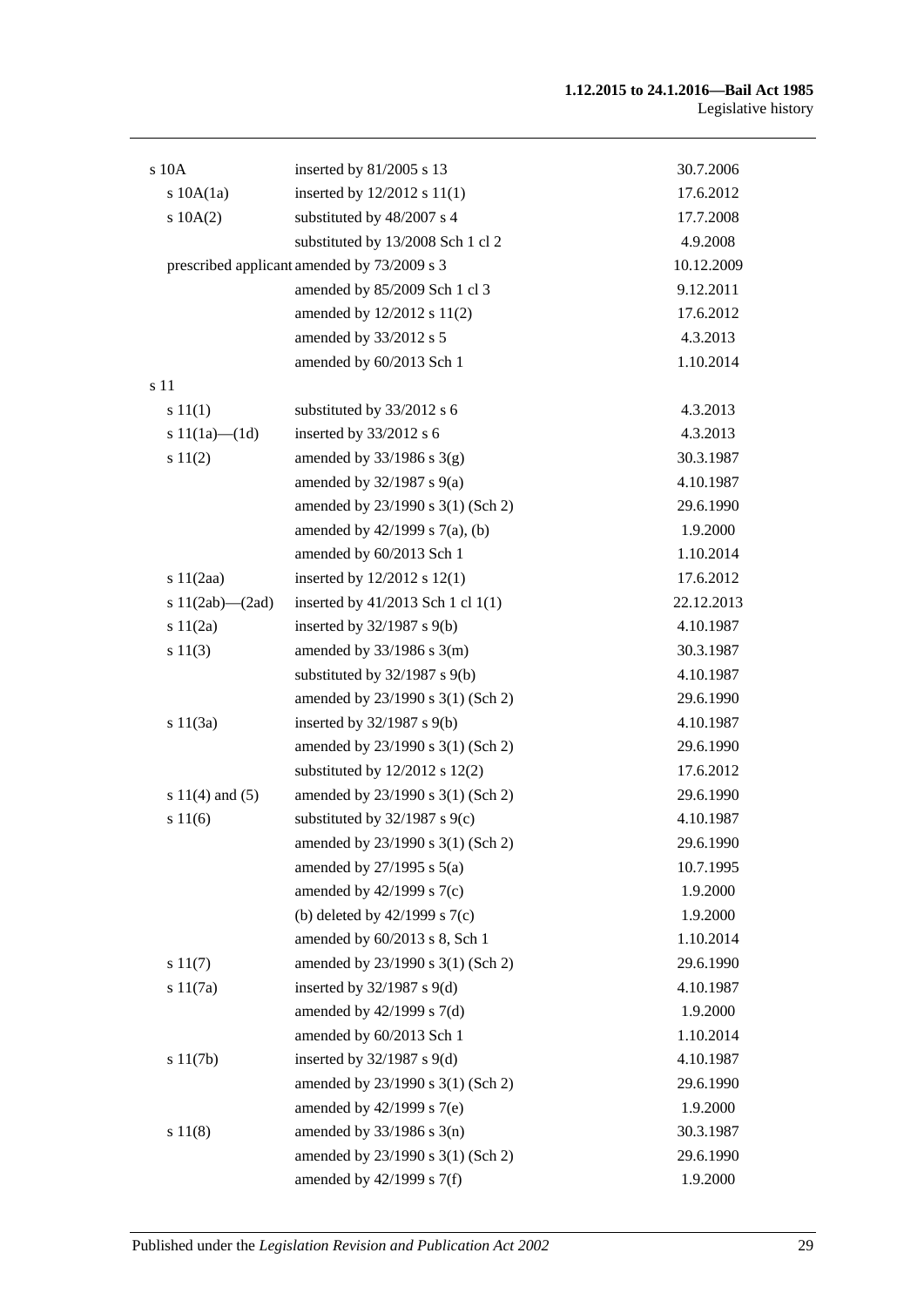|                                           | amended by 60/2013 Sch 1            | 1.10.2014  |
|-------------------------------------------|-------------------------------------|------------|
| s 11(9)                                   | inserted by $32/1987$ s $9(e)$      | 4.10.1987  |
|                                           | substituted by $27/1995$ s $5(b)$   | 10.7.1995  |
|                                           | amended by 60/2013 Sch 1            | 1.10.2014  |
| s 11(10)                                  | inserted by $32/1987$ s $9(e)$      | 4.10.1987  |
|                                           | amended by 60/2013 Sch 1            | 1.10.2014  |
|                                           | (b), (c) deleted by 60/2013 Sch 1   | 1.10.2014  |
| s 11(11)                                  | inserted by $32/1987$ s $9(e)$      | 4.10.1987  |
|                                           | amended by 23/1990 s 3(1) (Sch 2)   | 29.6.1990  |
|                                           | substituted by $42/1999$ s $7(g)$   | 1.9.2000   |
|                                           | amended by 60/2013 Sch 1            | 1.10.2014  |
| s 11(12)                                  | inserted by $32/1987$ s $9(e)$      | 4.10.1987  |
|                                           | deleted by $42/1999$ s $7(g)$       | 1.9.2000   |
|                                           | inserted by 18/2009 Sch 1 cl 2      | 1.11.2009  |
| s 11(13)                                  | inserted by 41/2013 Sch 1 cl 1(2)   | 22.12.2013 |
| s <sub>11A</sub>                          | inserted by 33/2012 s 7             | 4.3.2013   |
| s 11A(1)                                  | amended by 60/2013 Sch 1            | 1.10.2014  |
| s 12                                      |                                     |            |
| s 12(1)                                   | amended by 23/1990 s 3(1) (Sch 2)   | 29.6.1990  |
|                                           | amended by 60/2013 Sch 1            | 1.10.2014  |
| s 13 before<br>substitution by<br>60/2013 |                                     |            |
| $s$ 13(1)                                 | amended by $33/1986$ s $3(o)$ , (p) | 30.3.1987  |
|                                           | amended by $23/1990 s 3(1)$ (Sch 2) | 29.6.1990  |
| $s\,13(2)$                                | amended by $33/1986$ s $3(q)$       | 30.3.1987  |
|                                           | amended by $23/1990 s 3(1)$ (Sch 2) | 29.6.1990  |
|                                           | amended by $94/1993 s 5(a)$         | 1.1.1994   |
|                                           | substituted by $27/1995 s 6(a)$     | 10.7.1995  |
| $s\,13(3)$                                | amended by $33/1986$ s $3(r)$       | 30.3.1987  |
|                                           | amended by $23/1990 s 3(1)$ (Sch 2) | 29.6.1990  |
|                                           | amended by $94/1993$ s $5(a)$       | 1.1.1994   |
|                                           | amended by 67/1996 s 5              | 17.10.1996 |
| s 13(4)                                   | amended by 23/1990 s 3(1) (Sch 2)   | 29.6.1990  |
|                                           | amended by $94/1993 s 5(b)$         | 1.1.1994   |
| $s\,13(5)$                                | inserted by $94/1993$ s $5(c)$      | 1.1.1994   |
|                                           | amended by $27/1995 s 6(b)$         | 10.7.1995  |
| s 13                                      | substituted by 60/2013 s 9          | 1.10.2014  |
| Pt 4                                      |                                     |            |
| s 14                                      |                                     |            |
| s 14(2)                                   | amended by 33/1986 s 3(s)           | 30.3.1987  |
|                                           | amended by 27/1995 s 7              | 10.7.1995  |
|                                           | amended by 60/2013 Sch 1            | 1.10.2014  |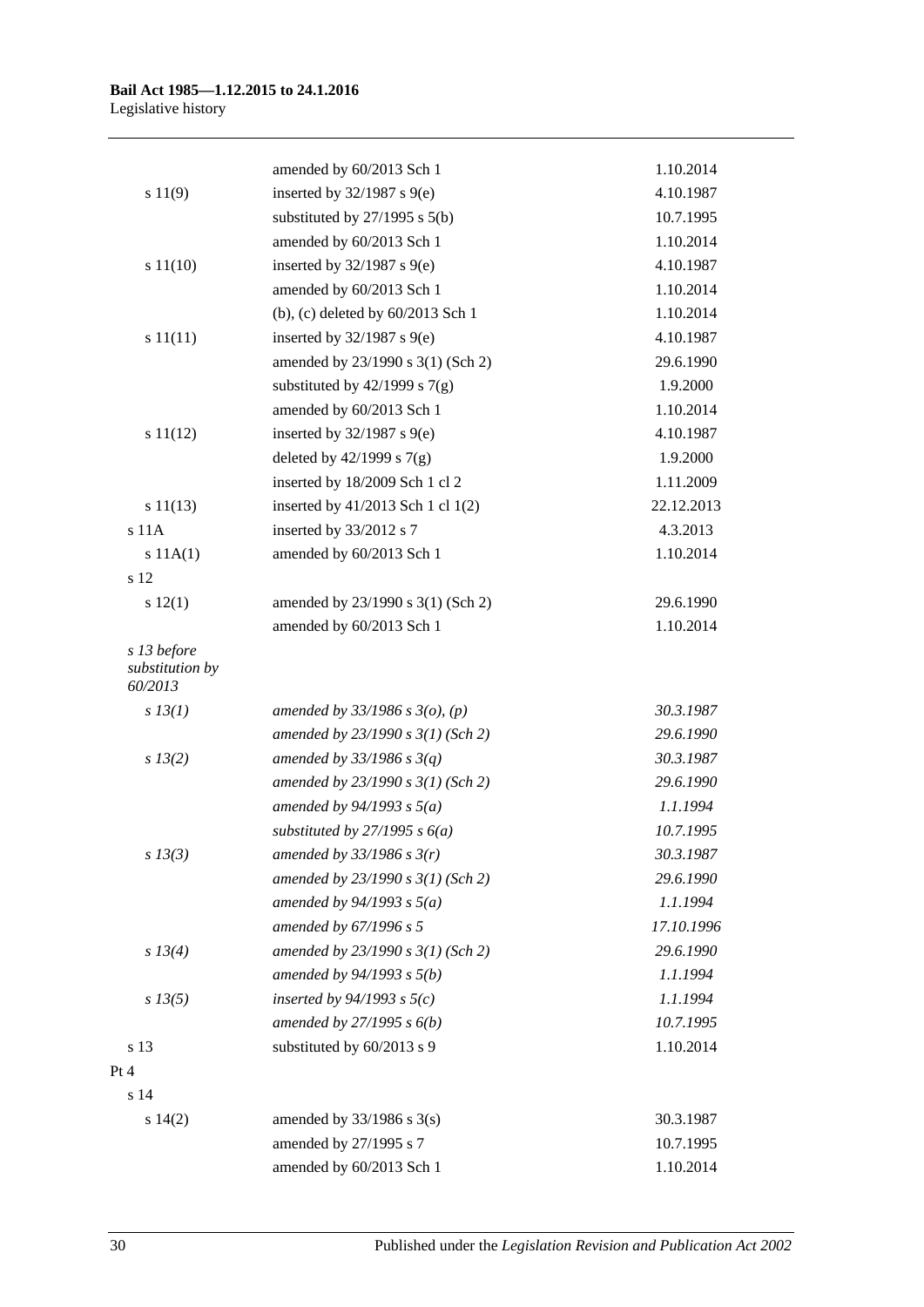#### **1.12.2015 to 24.1.2016—Bail Act 1985** Legislative history

| $s\ 14(3)$                                | amended by 23/1990 s 3(1) (Sch 2)   | 29.6.1990 |
|-------------------------------------------|-------------------------------------|-----------|
| s 14(4)                                   | amended by 23/1990 s 3(1) (Sch 2)   | 29.6.1990 |
|                                           | amended by 60/2013 Sch 1            | 1.10.2014 |
| s 14(5)                                   | amended by 23/1990 s 3(1) (Sch 2)   | 29.6.1990 |
| s 15 before<br>substitution by<br>60/2013 |                                     |           |
| s 15(1)                                   | amended by $33/1986$ s $3(t)$       | 30.3.1987 |
|                                           | amended by $23/1990 s 3(1)$ (Sch 2) | 29.6.1990 |
|                                           | amended by $27/1995 s 8(a)$ , (b)   | 10.7.1995 |
| s 15(2)                                   | amended by $33/1986$ s $3(u)$ , (v) | 30.3.1987 |
|                                           | amended by $23/1990 s 3(1)$ (Sch 2) | 29.6.1990 |
|                                           | amended by 27/1995 s $8(c)$ —(e)    | 10.7.1995 |
| $s\,15(3)$                                | amended by $33/1986 s 3(w)$ , (x)   | 30.3.1987 |
|                                           | amended by $23/1990 s 3(1)$ (Sch 2) | 29.6.1990 |
|                                           | amended by $27/1995 s 8(f)$         | 10.7.1995 |
| s <sub>15</sub>                           | substituted by 60/2013 s 10         | 1.10.2014 |
| $s$ 15 $A$                                | inserted by 32/1987 s 10            | 4.10.1987 |
| s 15A(2)                                  | amended by 60/2013 Sch 1            | 1.10.2014 |
| $s$ 15A(3)                                | amended by 17/2006 s 46             | 4.9.2006  |
|                                           | amended by 60/2013 Sch 1            | 1.10.2014 |
| s 16                                      | substituted by 32/1987 s 11         | 4.10.1987 |
|                                           | substituted by 60/2013 s 11         | 1.10.2014 |
| Pt 5                                      |                                     |           |
| s 17                                      |                                     |           |
| s 17(1)                                   | amended by 23/1990 s 3(1) (Sch 2)   | 29.6.1990 |
|                                           | amended by $27/1995$ s $9(a)$       | 10.7.1995 |
|                                           | amended by 42/1999 s 8              | 1.9.2000  |
| s 17(2)                                   | amended by 23/1990 s 3(1) (Sch 2)   | 29.6.1990 |
|                                           | substituted by $27/1995$ s $9(b)$   | 10.7.1995 |
| s 17(3)                                   | amended by $27/1995$ s $9(c)$       | 10.7.1995 |
| $s$ 17(3a)                                | inserted by 32/1987 s 12            | 4.10.1987 |
|                                           | deleted by $27/1995 s 9(d)$         | 10.7.1995 |
| s 17(4)                                   | amended by 60/2013 Sch 1            | 1.10.2014 |
| s 17A                                     | inserted by 32/1987 s 13            | 4.10.1987 |
|                                           | amended by 23/1990 s 3(1) (Sch 2)   | 29.6.1990 |
|                                           | amended by 42/1999 s 9              | 1.9.2000  |
|                                           | amended by 60/2013 Sch 1            | 1.10.2014 |
| s 18                                      |                                     |           |
| s 18(1)                                   | amended by 23/1990 s 3(1) (Sch 2)   | 29.6.1990 |
|                                           | amended by 60/2013 s 12(1), Sch 1   | 1.10.2014 |
| s 18(2)                                   | amended by 23/1990 s 3(1) (Sch 2)   | 29.6.1990 |
|                                           | amended by 60/2013 Sch 1            | 1.10.2014 |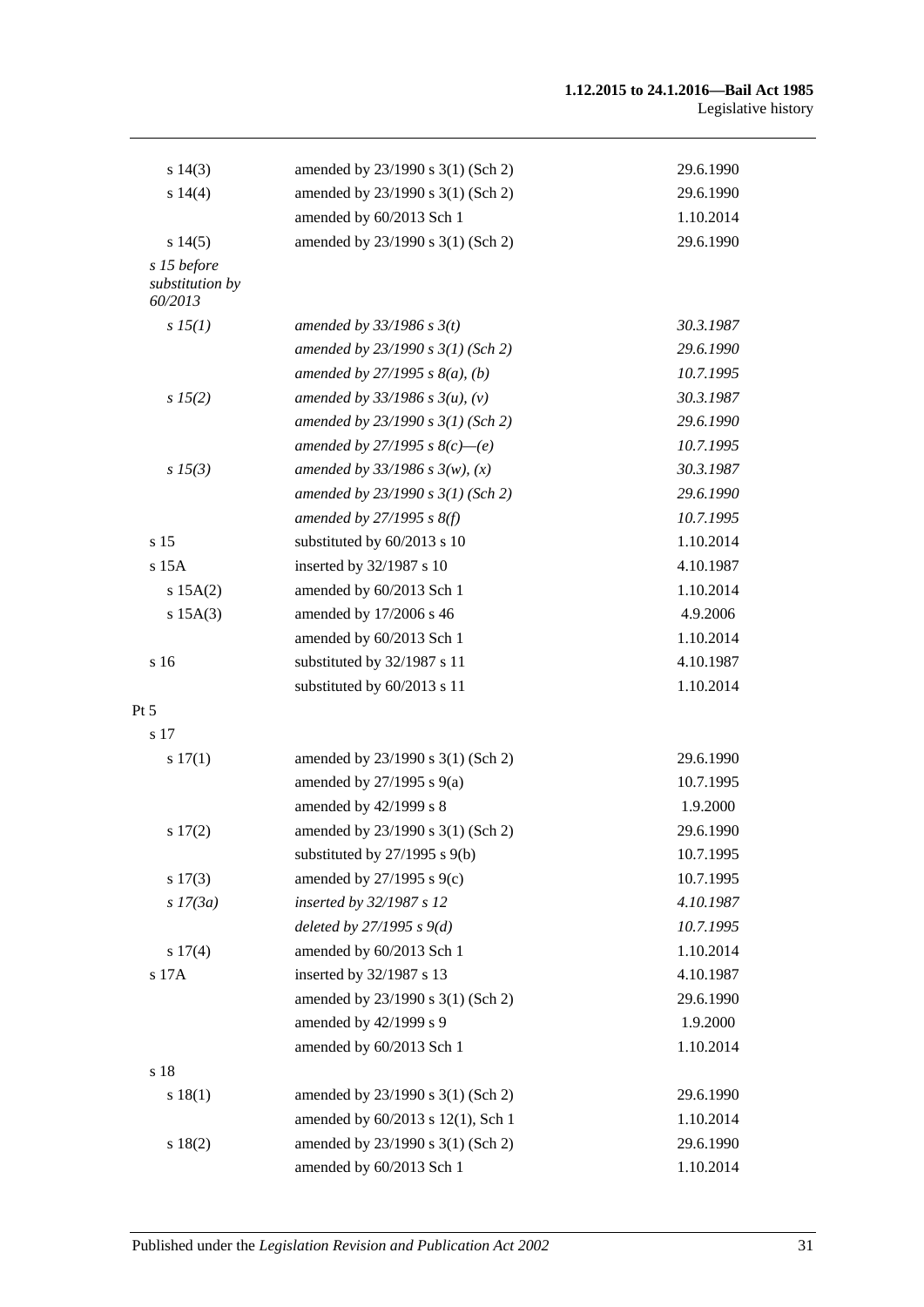#### **Bail Act 1985—1.12.2015 to 24.1.2016** Legislative history

| s 18(3)                                   | inserted by 32/1987 s 14                         | 4.10.1987  |
|-------------------------------------------|--------------------------------------------------|------------|
|                                           | amended by 27/1995 s 10                          | 10.7.1995  |
|                                           | amended by $60/2013$ s $12(2)$                   | 1.10.2014  |
| s 19                                      |                                                  |            |
| s 19(1)                                   | amended by 23/1990 s 3(1) (Sch 2)                | 29.6.1990  |
|                                           | amended by 27/1995 s 11(a), (b)                  | 10.7.1995  |
|                                           | amended by 17/2006 s 47(1)                       | 4.9.2006   |
|                                           | amended by 60/2013 Sch 1                         | 1.10.2014  |
| s 19(2)                                   | substituted by $32/1987$ s $15(a)$               | 4.10.1987  |
|                                           | amended by 27/1995 s 11(c)                       | 10.7.1995  |
| s 19(3)                                   | amended by 27/1995 s 11(d)                       | 10.7.1995  |
|                                           | amended by 17/2006 s 47(2)                       | 4.9.2006   |
|                                           | amended by 60/2013 Sch 1                         | 1.10.2014  |
| s 19(3a)                                  | inserted by 32/1987 s 15(b)                      | 4.10.1987  |
|                                           | substituted by 62/1993 s 23                      | 1.7.1993   |
|                                           | amended by 27/1995 s 11(e)                       | 10.7.1995  |
| s 19A                                     | inserted by 12/2012 s 13                         | 17.6.2012  |
|                                           | amended by 60/2013 s 13, Sch 1                   | 1.10.2014  |
| s 20                                      | amended by $33/1986$ s $3(y)$                    | 30.3.1987  |
|                                           | substituted by 32/1987 s 16                      | 4.10.1987  |
| Pt 6                                      |                                                  |            |
| s 21                                      | amended by 23/1990 s 3(1) (Sch 2)                | 29.6.1990  |
| s 21A                                     | inserted by 32/1987 s 17                         | 4.10.1987  |
|                                           | amended by 49/1991 Sch 2                         | 6.7.1992   |
|                                           | amended by 60/2013 Sch 1                         | 1.10.2014  |
| s 21B                                     | inserted by 49/2005 s 5                          | 19.12.2005 |
| $s\,21B(2)$                               | substituted by 14/2015 Sch 1 cl 1                | 1.12.2015  |
| $s \, 21B(4)$                             | amended by 60/2013 Sch 1                         | 1.10.2014  |
| s 21C                                     | inserted by 49/2005 s 5                          | 19.12.2005 |
| $s \, 21C(1)$                             | amended by 60/2013 Sch 1                         | 1.10.2014  |
| s 22                                      | amended by 23/1990 s 3(1) (Sch 2)                | 29.6.1990  |
|                                           | amended by 42/1999 s 10                          | 1.9.2000   |
| s 23 before<br>substitution by<br>69/1991 |                                                  |            |
| $s\,23(1)$                                | s 23 redesignated as s $23(1)$ by $32/1987$ s 18 | 4.10.1987  |
|                                           | substituted by $23/1990 s 3(1)$ (Sch 2)          | 29.6.1990  |
| $s\,23(2)$                                | inserted by 32/1987 s 18                         | 4.10.1987  |
| s 23                                      | substituted by 69/1991 s 18                      | 6.7.1992   |
|                                           | amended by 60/2013 Sch 1                         | 1.10.2014  |
| s23A                                      | inserted by 12/2012 s 14                         | 17.6.2012  |
| s <sub>24</sub>                           | amended by $33/1986$ s $3(z)$                    | 30.3.1987  |
|                                           | amended by 23/1990 s 3(1) (Sch 2)                | 29.6.1990  |
|                                           |                                                  |            |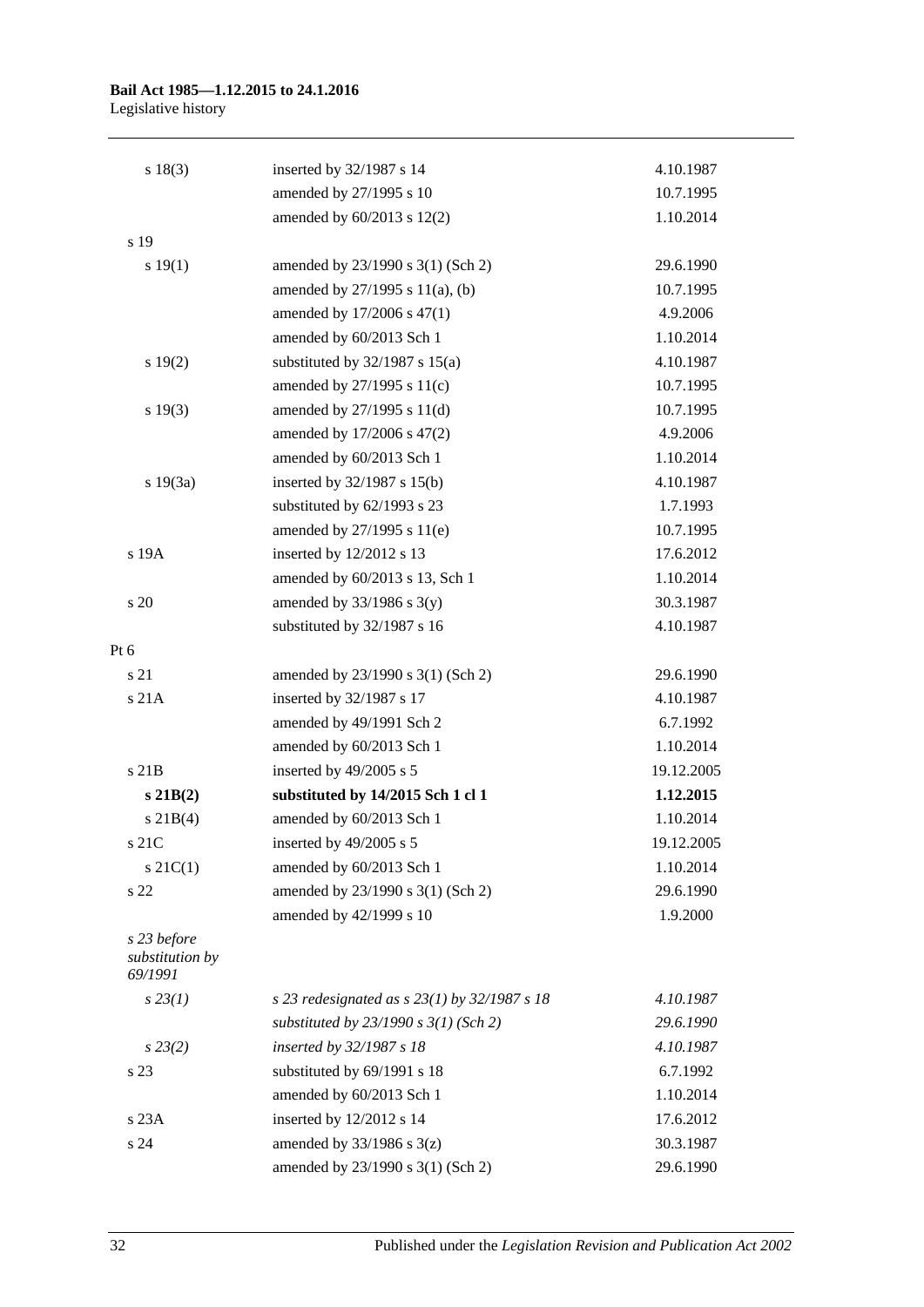| substituted by $22/1994$ Sch cl $2(c)$ | 1.8.1994  |
|----------------------------------------|-----------|
| amended by $85/2009$ Sch 1 cl 4        | 9.12.2011 |
| amended by $12/2012$ s 15              | 17.6.2012 |

#### **Transitional etc provisions associated with Act or amendments**

# *Statutes Amendment (Intervention Programs and Sentencing Procedures) Act 2005, Sch 1*

#### **1—Review of services included on intervention programs**

- (1) Either House of Parliament may, not before the first anniversary of the commencement of this Act, require the Ombudsman to carry out an investigation concerning the value and effectiveness of all services included on intervention programs (within the meaning of the *[Bail Act](http://www.legislation.sa.gov.au/index.aspx?action=legref&type=act&legtitle=Bail%20Act%201985) 1985* and the *[Criminal Law \(Sentencing\)](http://www.legislation.sa.gov.au/index.aspx?action=legref&type=act&legtitle=Criminal%20Law%20(Sentencing)%20Act%201988)  Act [1988](http://www.legislation.sa.gov.au/index.aspx?action=legref&type=act&legtitle=Criminal%20Law%20(Sentencing)%20Act%201988)*) in the 12 month period following that commencement (or another period specified by the House).
- (2) For the purposes of the investigation, the Ombudsman may exercise the same investigative powers as are conferred on the Ombudsman by the *[Ombudsman](http://www.legislation.sa.gov.au/index.aspx?action=legref&type=act&legtitle=Ombudsman%20Act%201972)  Act [1972](http://www.legislation.sa.gov.au/index.aspx?action=legref&type=act&legtitle=Ombudsman%20Act%201972)* in relation to an investigation duly initiated under that Act.
- (3) The Ombudsman must, after completing the investigation, submit a report on the outcome of the investigation to—
	- (a) if the investigation was required by the Legislative Council—the President of the Legislative Council; or
	- (b) if the investigation was required by the House of Assembly—the Speaker of the House of Assembly.
- (4) If the Ombudsman is required to carry out an investigation in accordance with this clause, the Attorney-General must ensure that the Ombudsman is provided with the resources the Ombudsman reasonably requires for the purposes of carrying out the investigation.

#### *Statutes Amendment (Serious and Organised Crime) Act 2012*

#### **16—Transitional provision**

The amendments to the *[Bail Act](http://www.legislation.sa.gov.au/index.aspx?action=legref&type=act&legtitle=Bail%20Act%201985) 1985* effected by this Part only apply in relation to a person taken into custody on a charge of an offence allegedly committed after the commencement of this Part.

### **Historical versions**

Reprint No 1—6.7.1992 Reprint No 2—1.7.1993 Reprint No 3—1.1.1994 Reprint No 4—1.8.1994 Reprint No 5—10.7.1995 Reprint No 6—17.10.1996 Reprint No 7—1.9.2000